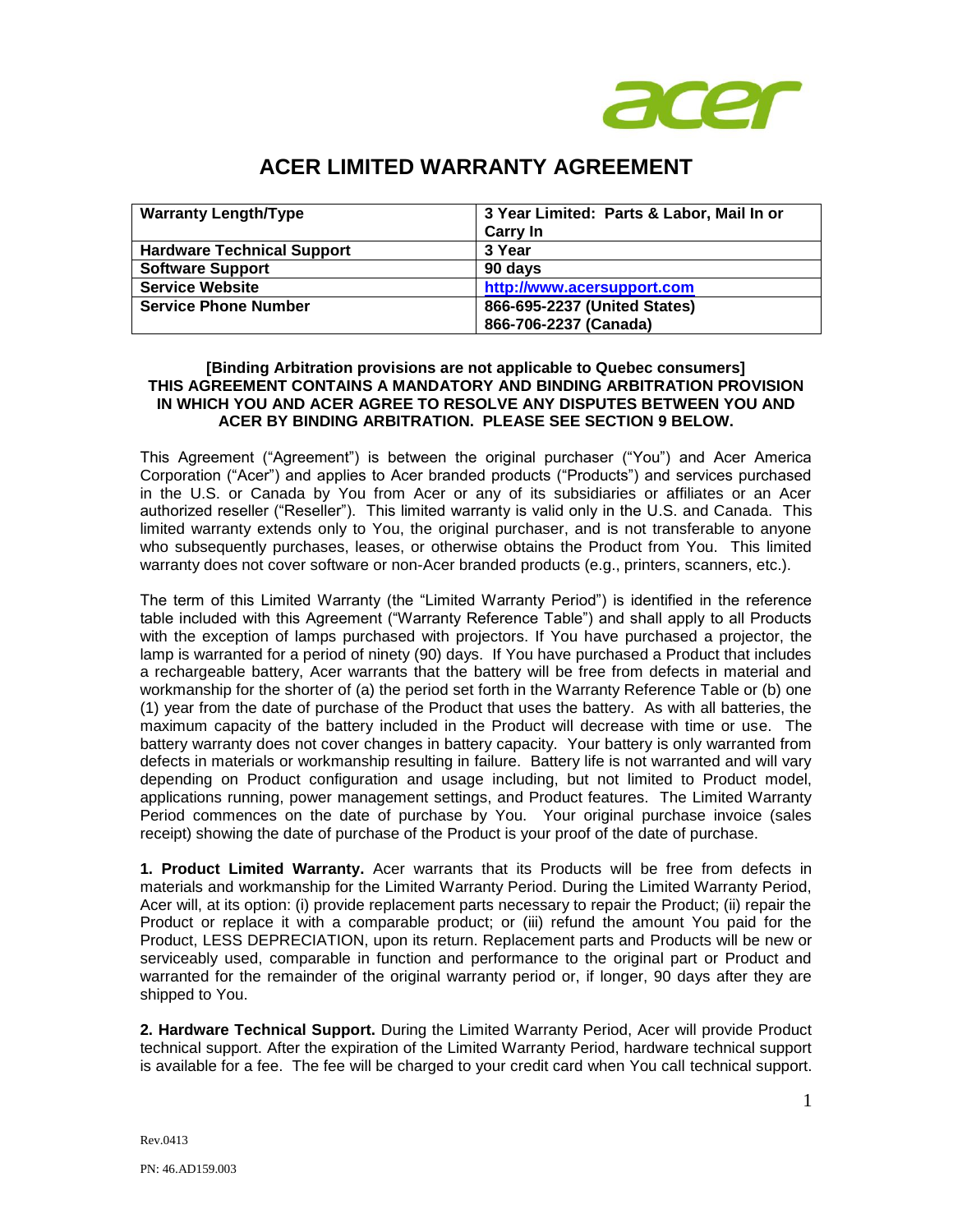

Please note that when contacting Acer via telephone, long distance and other charges may apply, depending upon your calling area. The scope of technical support consists of helping You diagnose and resolve problems with defects in Products covered by this Agreement, and reinstalling the factory-installed operating system and software to restore it to the original factory configuration. Acer may provide technical support via on-line, telephone and other methods. Acer may change the means through which it provides technical support at any time without notice to You.

**3. Software Support for Operating System Software. Acer is not the manufacturer of the software or operating system and does not guarantee that software or operating systems will be free from errors, either in isolation or in combination with hardware**. For your Product, Acer will assist the original purchaser with (i) installation of any operating system software purchased from Acer; (ii) configuration of the operating system software; (iii) setup of the operating system software; and (iv) troubleshooting issues associated with the operating system software.

# **4. Limitations and Exclusions.**

# **THIS LIMITED WARRANTY DOES NOT COVER AND ACER IS NOT RESPONSIBLE FOR:**

- DELIVERY OR INSTALLATION, OR LABOR CHARGES FOR INSTALLATION OR SETUP OF THE PRODUCT, ADJUSTMENT OF CUSTOMER CONTROLS ON THE PRODUCT, AND INSTALLATION OR REPAIR OF ANTENNA SYSTEMS OUTSIDE OF THE PRODUCT;
- DAMAGES CAUSED BY MISUSE, ABUSE, ACCIDENTS, FIRE, THEFT, DISAPPEARANCE, MISPLACEMENT, FLUCTUATIONS AND POWER SURGES, CONNECTIONS TO IMPROPER VOLTAGE OR INCORRECT ELECTRICAL LINE VOLTAGE, VIRUSES, MALWARE, RECKLESS, WILLFUL, OR INTENTIONAL CONDUCT;
- DAMAGES CAUSED BY SERVICING NOT AUTHORIZED BY ACER;
- DAMAGES CAUSED BY USAGE THAT IS NOT IN ACCORDANCE WITH PRODUCT INSTRUCTIONS OR USER MANUALS, FAILURE TO FOLLOW THE PRODUCT INSTRUCTIONS OR USER MANUALS OR FAILURE TO PERFORM CLEANING OR PREVENTIVE MAINTENANCE;
- DAMAGE CAUSED BY A PRODUCT OR PART THAT HAS BEEN MODIFIED TO ALTER FUNCTIONALITY OR CAPABILITY WITHOUT THE WRITTEN PERMISSION OF ACER;
- DAMAGES CAUSED BY THE COMBINATION OF ACER BRANDED PRODUCTS WITH OTHER NON-ACER BRANDED PRODUCTS, ACCESSORIES, PARTS OR COMPONENTS (INCLUDING SIMS CARDS OR MEMORY CARDS) OR USE OF PRODUCTS, EQUIPMENT, SYSTEMS, UTILITIES, SERVICES, PARTS, SUPPLIES, ACCESSORIES, APPLICATIONS, INSTALLATIONS, REPAIRS, EXTERNAL WIRING OR CONNECTORS NOT SUPPLIED OR AUTHORIZED BY ACER WHICH DAMAGE THIS PRODUCT OR RESULT IN SERVICE PROBLEMS;
- **SIGNAL ISSUES, RECEPTION PROBLEMS AND DISTORTION RELATED TO NOISE,** ECHO, INTERFERENCE OR OTHER SIGNAL TRANSMISSION AND DELIVERY PROBLEMS;
- RESULTS OF NORMAL USAGE, SUCH AS GRADUAL IMAGE DEGRADATION, UNEVEN SCREEN AGING, BURNED-IN IMAGES AND PIXEL FAILURE WITHIN DESIGNED SPECIFICATIONS OR THAT DO NOT MATERIALLY ALTER THE PRODUCTS FUNCTIONALITY;
- UNINTERRUPTED OR ERROR-FREE OPERATION OF THE PRODUCT;
- SOFTWARE, INCLUDING THE OPERATING SYSTEM AND SOFTWARE ADDED TO YOUR PRODUCT THROUGH OUR FACTORY-INTEGRATION SYSTEM, THIRD-PARTY SOFTWARE, OR THE RELOADING OF SOFTWARE;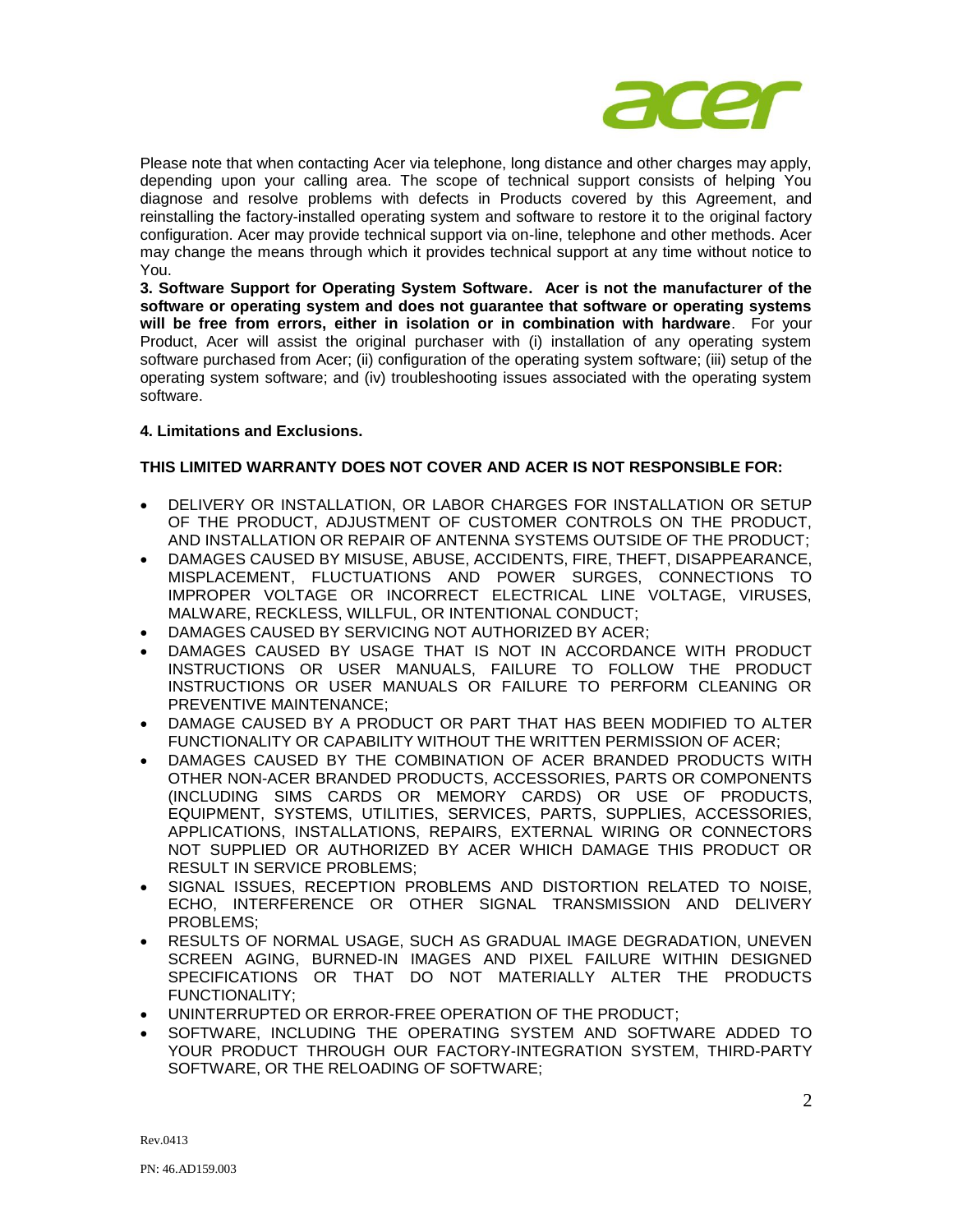

- ANY EQUIPMENT OR COMPONENTS THAT WERE NOT INCLUDED IN YOUR PRODUCT AS ORIGINALLY SOLD TO YOU;
- LOSS OF DATA;
- NORMAL WEAR AND TEAR;
- MINOR IMPERFECTIONS THAT MEET DESIGN SPECIFICATIONS;
- COSMETIC DAMAGE OR EXTERIOR FINISH THAT DOES NOT AFFECT FUNCTIONALITY INCLUDING BUT NOT LIMITED TO SCRATCHED OR CRACKED DISPLAYS;
- PRODUCTS WHERE THE ACER SERIAL NUMBER IS MISSING, ALTERED OR DEFACED;
- EXTERNAL SPEAKERS, KEYBOARDS AND MICE;
- WIRELESS DATA SERVICES PROVIDED BY THIRD PARTY PROVIDERS;
- DAMAGE CAUSED AS A RESULT OF IMPROPER TRANSPORTATION OR PACKING/PACKAGING WHEN RETURNING THE PRODUCT TO ACER OR AN ACER AUTHORIZED SERVICE PROVIDER;
- A PRODUCT THAT REQUIRES MODIFICATION OR ADAPTATION TO ENABLE IT TO OPERATE IN ANY COUNTRY OTHER THAN THE COUNTRY FOR WHICH IT WAS DESIGNED, MANUFACTURED, APPROVED AND/OR AUTHORIZED, OR REPAIR OF PRODUCTS DAMAGED BY THESE MODIFICATIONS.

ANY WARRANTY APPLICABLE TO SOFTWARE, INCLUDING OPERATING SYSTEMS, OR NON-ACER BRANDED PRODUCTS IS PROVIDED BY THE ORIGINAL MANUFACTURER.

**5. Registration.** Registration of your Product helps Acer better serve You. Acer encourages You to register your Product within thirty (30) days of the original purchase in order to receive prompt service and support coverage should You need it. To register go to [http://www.acersupport.com](http://www.acersupport.com/) and choose "Register Your System." In accordance with applicable law, Acer may require that You furnish proof of purchase details and/or comply with registration requirements before receiving warranty service.

**6. Instructions for Obtaining Warranty Service.** For specific instructions on how to obtain warranty service for your Product, please refer to the Warranty Reference Table contained in this booklet and go to [http://www.acersupport.com](http://www.acersupport.com/) 

To obtain warranty service:

- You must assist Acer in diagnosing issues with your Product and follow Acer's warranty processes.
- You must obtain warranty service from Acer or an Acer Authorized Service Center. Acer will not reimburse You for service performed by others.
- If Acer decides that You need a replacement part(s) or replacement Product, Acer may require a credit card authorization or other security to receive replacement part(s) or Product and may require You to pay the cost of shipping the replacement part(s) or Product to You and the cost of returning the defective part or Product to Acer. Acer will then authorize shipment of the required part(s) or Product to You.
- You may be required to deliver and retrieve your Product to and from Acer or an Acer Authorized Service Center at your expense. When sending a Product to Acer or the Acer Authorized Service Center, You must deliver the Product, freight prepaid, in either its original packaging or packaging affording an equal degree of protection. You are responsible for properly packaging your Product, paying all shipping costs, insurance costs, loss or damage to the Product during shipping, and any other taxes, fees, duties or charges associated with transporting the Product to Acer or an Acer Authorized Service Center. **YOU ARE**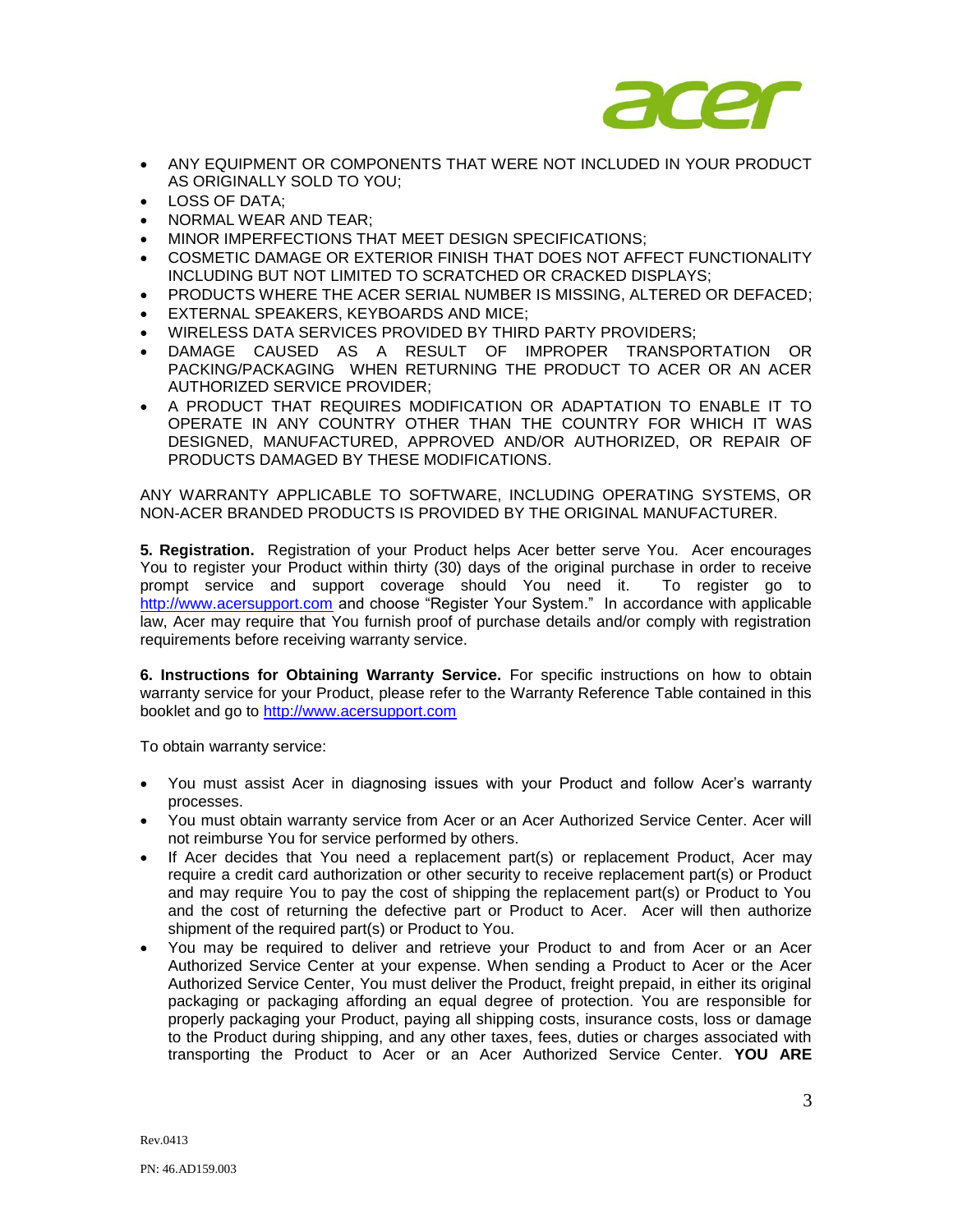

**RESPONSIBLE FOR ANY DAMAGE TO YOUR ACER PRODUCT DURING SHIPMENT TO ACER OR AN ACER AUTHORIZED SERVICE CENTER.** 

- Before providing your Product to Acer or an Acer Authorized Service Center for service, remove any confidential, proprietary or personal information, and removable media, such as disks, CDs, or PC Cards.
- If Acer asks You to return defective parts or Products, You must do so within 15 days after You receive the replacement parts or Products. If You fail to return the replacement part(s) or Product as instructed, Acer will charge the credit card for the authorized amount. All exchanged parts and Products replaced under this Agreement will become the property of Acer.

IT IS YOUR RESPONSIBILITY TO BACK UP THE CONTENTS OF YOUR HARD DRIVE BEFORE SERVICES ARE PERFORMED AND REMOVE ANY DATA FROM PARTS OR PRODUCTS RETURNED TO ACER OR AN ACER AUTHORIZED SERVICE CENTER, INCLUDING ANY DATA YOU HAVE STORED OR SOFTWARE YOU HAVE INSTALLED ON THE HARD DRIVE. It is possible that the contents of your hard drive will be lost or reformatted in the course of service and Acer will not be responsible for any damage to or loss of any programs, data, or other information stored on any media or any part of any Product serviced. IF DURING THE REPAIR OF THE PRODUCT THE CONTENTS OF THE HARD DRIVE ARE ALTERED, DELETED, OR IN ANY WAY MODIFIED, ACER IS NOT RESPONSIBLE FOR ANY LOSS OF YOUR DATA WHATSOEVER. YOUR PRODUCT WILL BE RETURNED TO YOU CONFIGURED TO THE ORIGINAL FACTORY CONFIGURATION (SUBJECT TO AVAILABILITY OF SOFTWARE).

# **7. Implied Warranties. EXCEPT TO THE EXTENT PROHIBITED BY APPLICABLE LAW, ANY IMPLIED WARRANTY OF MERCHANTABILITY, FITNESS FOR A PARTICULAR PURPOSE AND NON-INFRINGEMENT IS LIMITED IN DURATION TO THE DURATION OF THIS WARRANTY.**

Commercial Purchasers: Acer extends the above limited warranty to purchasers of Products for industrial, commercial and business use upon the same terms and conditions and exclusions applicable to consumer purchasers. **HOWEVER, WITH RESPECT TO COMMERCIAL PURCHASERS, ALL IMPLIED WARRANTIES, INCLUDING THE IMPLIED WARRANTIES OF MERCHANTABILITY, FITNESS FOR A PARTICULAR PURPOSE AND NON-INFRINGEMENT, ARE EXCLUDED AND DISCLAIMED.** 

**8. Limitation of Liability. ACER SHALL NOT BE LIABLE FOR ANY INCIDENTAL OR CONSEQUENTIAL DAMAGES FOR BREACH OF ANY EXPRESS OR IMPLIED WARRANTY.**  ACER'S MAXIMUM LIABILITY IS LIMITED TO THE PURCHASE PRICE YOU PAID FOR PRODUCTS OR SERVICES PLUS INTEREST ALLOWED BY LAW. ACER IS NOT LIABLE TO YOU FOR EVENTS BEYOND ACER'S CONTROL , SUCH AS ACTS OF GOD, VIRUSES, PROPERTY DAMAGE, LOSS OF USE, INTERRUPTION OF BUSINESS, LOST PROFITS, LOST DATA OR OTHER CONSEQUENTIAL, PUNITIVE OR SPECIAL DAMAGES, HOWSOEVER CAUSED, WHETHER FOR BREACH OF WARRANTY, CONTRACT, TORT (INCLUDING NEGLIGENCE), STRICT LIABILITY OR OTHERWISE.

Some states or jurisdictions do not allow the exclusion or limitation of incidental or consequential damages, or allow limitations on how long an implied warranty lasts, so the above limitations may not apply to You. This Agreement gives You specific legal rights and You may have other rights which vary from state to state, jurisdiction to jurisdiction or province to province.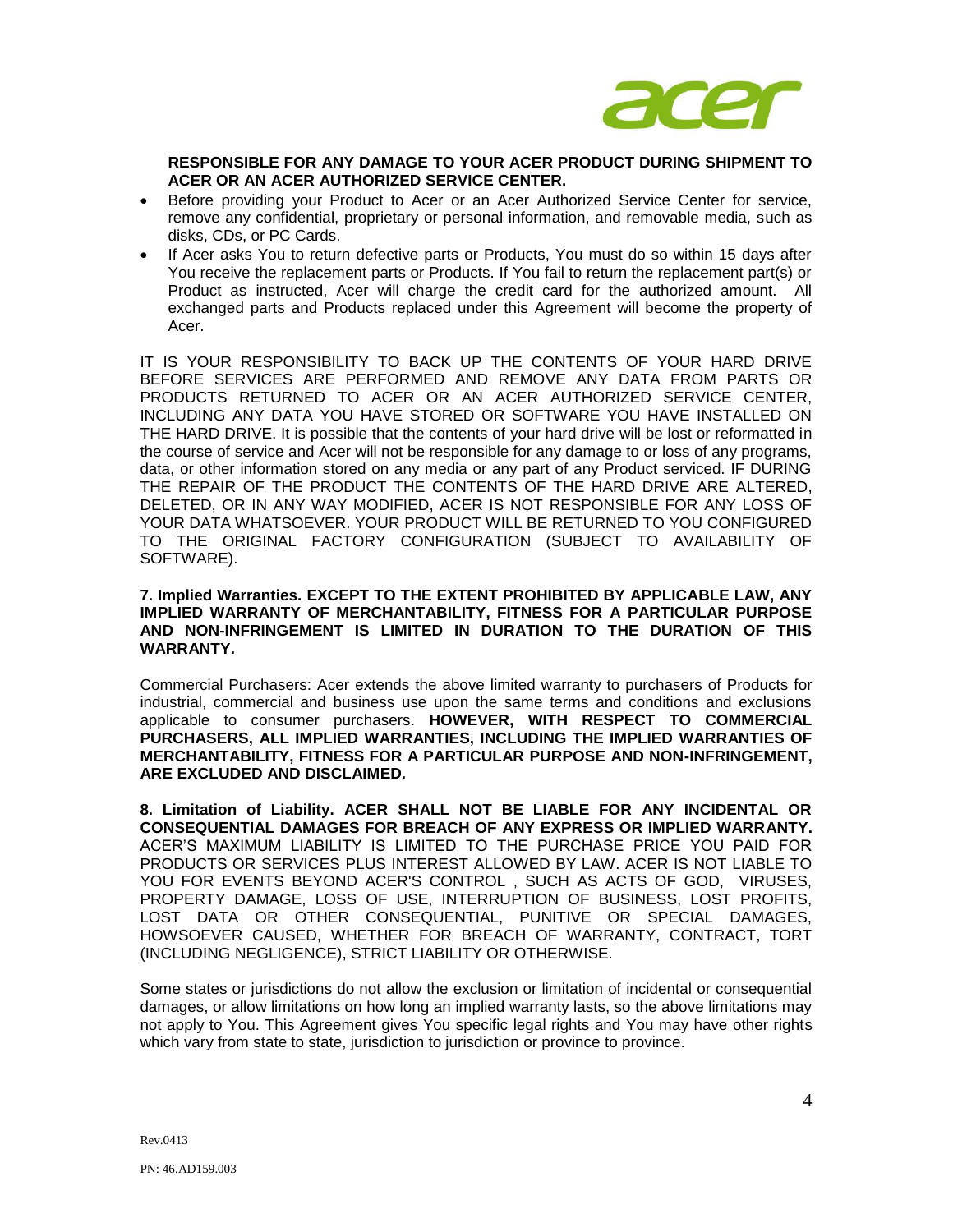

**9. Binding Arbitration. [BINDING ARBITRATION PROVISIONS ARE NOT APPLICABLE TO QUEBEC CONSUMERS] THIS AGREEMENT PROVIDES THAT ALL DISPUTES BETWEEN YOU AND ACER WILL BE RESOLVED BY MANDATORY AND BINDING ARBITRATION TO THE FULLEST EXTENT PROVIDED BY LAW. YOU AND ACER THEREFORE GIVE UP YOUR RIGHT TO GO TO COURT TO ASSERT OR DEFEND YOUR RIGHTS UNDER THIS AGREEMENT (EXCEPT FOR MATTERS THAT MAY BE TAKEN TO SMALL CLAIMS COURT AS FURTHER SET FORTH BELOW IN THIS SECTION 9).** 

To the fullest extent provided by law, and except as otherwise provided below, You and Acer agree that any Dispute (as further defined below in this Section 9) between You and Acer will be resolved exclusively and finally by binding arbitration administered by the American Arbitration Association (AAA) and conducted in accordance with the AAA's Supplementary Procedures for Consumer-Related Disputes of the Commercial Arbitration Rules and the Consumer Due Process Protocol. **YOUR RIGHTS WILL THEREFORE BE DETERMINED BY A NEUTRAL ARBITRATOR AND NOT A JUDGE OR JURY.** You and Acer will agree on another arbitration forum, as well as procedures under which the arbitration will be conducted, if AAA ceases operations.

The arbitration will be conducted before a single arbitrator, and will be limited solely to the Dispute between You and Acer. Arbitration is a process whereby a dispute is submitted to an arbitrator, for a final and binding determination, known as the award. The arbitrator is an individual, similar to a judge, who reviews and weighs evidence provided by both parties, and renders an award enforceable in court. Arbitrator decisions are as enforceable as any court order and are subject to VERY LIMITED REVIEW BY A COURT. **YOU ACKNOWLEDGE THAT, BY WAY OF THIS AGREEMENT, YOU AND ACER WAIVE ALL RIGHTS TO A JURY TRIAL.** 

The arbitration, or any portion of it, will not be consolidated with any other arbitration and will not be conducted on a class-wide or class-action basis. The arbitration shall be held at any reasonable location near your residence by submission of documents, by telephone, online or in person, whichever method of presentation You choose.

Under the AAA Supplementary Procedures for Consumer-Related Dispute and Consumer Due Process Protocol, You retain the right to seek relief in a small claims court for Disputes within the scope of the small claims court's jurisdiction. The small claims action, or any portion of it, will not be consolidated with any other action and will not be conducted on a class-wide or class-action basis.

If You prevail in the arbitration of any Dispute with Acer, Acer will reimburse You for any fees You paid to AAA in connection with the arbitration. **ANY DECISION RENDERED IN SUCH ARBITRATION PROCEEDINGS WILL BE FINAL AND BINDING ON THE PARTIES, AND JUDGMENT MAY BE ENTERED THEREON IN ANY COURT OF COMPETENT JURISDICTION.**

**YOU UNDERSTAND THAT, IN THE ABSENCE OF THIS PROVISION, YOU WOULD HAVE HAD A RIGHT TO LITIGATE DISPUTES THROUGH A COURT, INCLUDING THE RIGHT, IF ANY, AND SUBJECT TO THE RULES OF YOUR JURISDICTION, TO LITIGATE CLAIMS ON A CLASS-WIDE OR CLASS-ACTION BASIS, AND THAT YOU HAVE EXPRESSLY AND KNOWINGLY WAIVED THOSE RIGHTS AND AGREED TO RESOLVE ANY DISPUTES IN ACCORDANCE WITH THE PROVISIONS OF THIS SECTION.** If this specific provision is found to be unenforceable, then the entirety of this arbitration provision shall be null and void.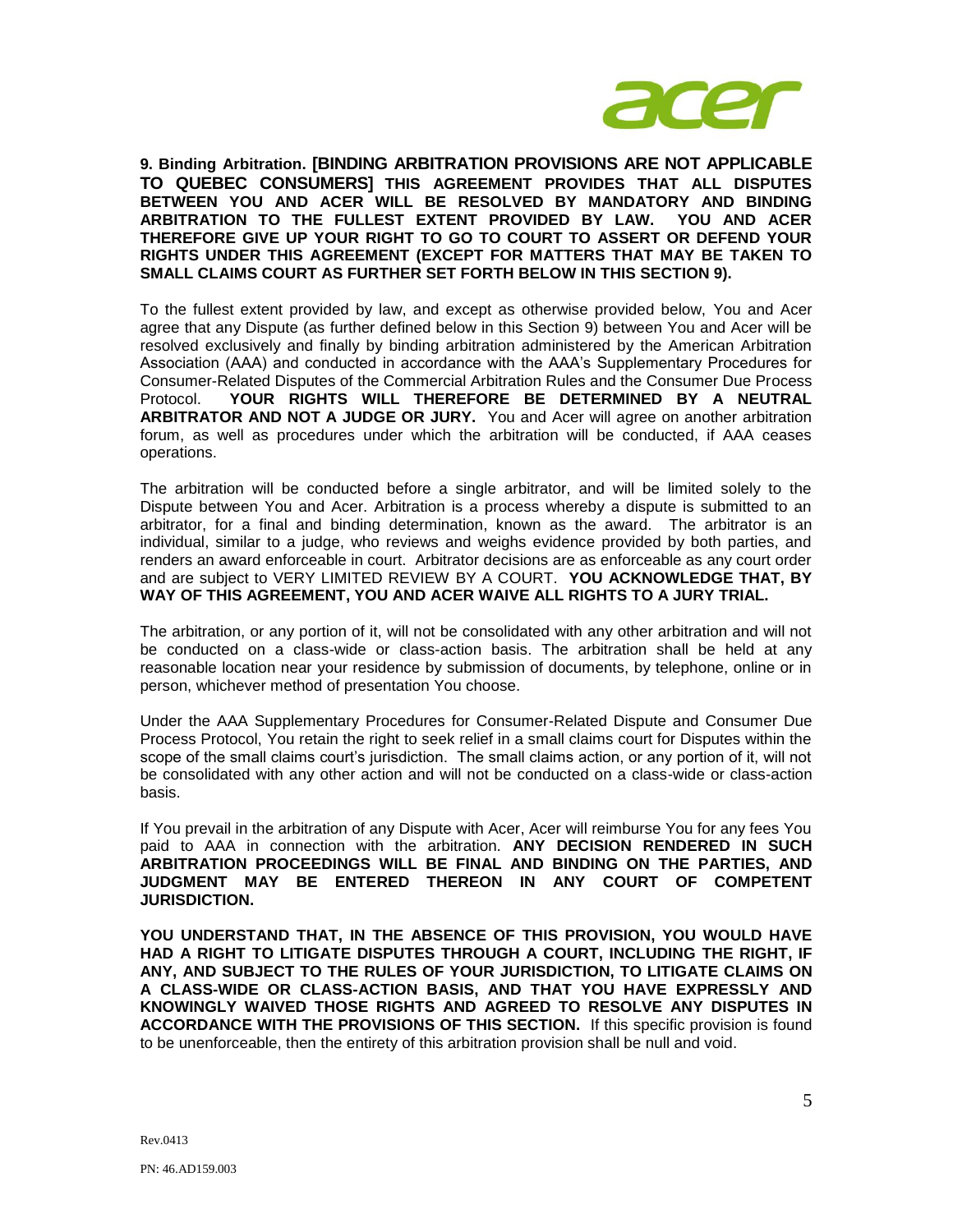

This provision shall be governed by the Federal Arbitration Act, 9 U.S.C. Section 1, *et seq*. For the purposes of this Agreement, the term "Dispute" means any dispute, controversy, or claim arising out of or relating to (i) this Agreement, its interpretation, or the breach, termination, applicability or validity thereof; (ii) the related order for, purchase, delivery, receipt or use of any product or service from Acer; or (iii) any other dispute arising out of or relating to the relationship between You and Acer, its parents, subsidiaries, affiliates, directors, officers, employees, beneficiaries, agents, assigns, component suppliers (both hardware and software), and/ or any third party who provides products or services purchased from or distributed by Acer. The term "You" means the original purchaser and those in privity with the original purchaser, such as family members or beneficiaries.

Further information may be obtained from the AAA on line at www.adr.org, by calling 800-778- 7879, or writing to American Arbitration Association, 1633 Broadway, 10<sup>th</sup> Floor, New York, NY, 10019.

**10. Out of Warranty Repairs.** Any services provided to You by Acer that are not within the scope of the Product Limited Warranty or that are not covered by an extended service plan are governed by this Agreement and are otherwise subject to the terms of the Acer out-of-warranty service procedures and any applicable service order. For a period of ninety (90) days after services are performed, Acer warrants that services provided by it were performed in a professional and workmanlike manner. If your problem recurs within the 90-day service warranty period, Acer will, at its option, (i) re-perform the services, (ii) replace the Product pursuant to the terms of this Agreement, (iii) permit You to return the Product and issue a refund pursuant to the terms of this Agreement, (iv) refund the amount You paid for the services. If You purchased an extended service plan from Acer or from a third party, please refer to the extended service plan for its coverage, duration and terms of service.

**11. General.** Acer and its subsidiaries and affiliates are intended beneficiaries of this Agreement. Any inconsistency between this Agreement and any other agreement included with or relating to products or services purchased from Acer, other than an extended service plan, shall be governed by this Agreement. This Agreement may not be modified, altered or amended without the written agreement of Acer which specifically states that the writing is intended to modify, alter or amend this Agreement. Any additional or altered terms shall be null and void, unless expressly agreed to in writing by Acer. If any term of this Agreement is illegal or unenforceable, the legality and enforceability of the remaining provisions shall not be affected or impaired. **[The exclusivity of the following provision is not applicable to Quebec consumers] THIS AGREEMENT AND ANY SALES THEREUNDER SHALL BE GOVERNED BY THE LAWS OF THE STATE OF TEXAS, WITHOUT REGARD TO CONFLICTS OF LAWS RULES.** 

**12. Privacy Notice.** You can review Acer's Privacy Policy on our web site, located at http://www.acerpanam.com. Acer will maintain and use your customer information in accordance with its Privacy Policy.

**13. For Residents of Canada:** This Agreement is subject to the applicable provisions of Canadian consumer protection laws that cannot be derogated from by private agreement or which may prohibit the application of any provision or stipulation herein. To the extent that any stipulation or provision is so prohibited it: i) shall be construed as if it had been omitted from this Agreement; (ii) will not affect the legality, validity or enforceability of that provision in any other jurisdiction; and (iii) the remaining terms and provisions of this Agreement shall remain in full force and effect. Without limiting the generality of the foregoing and notwithstanding anything to the contrary contained herein, for residents of Quebec, British Columbia and Ontario the waiver set out in Section 9 of this warranty does not apply and You retain the right to litigate disputes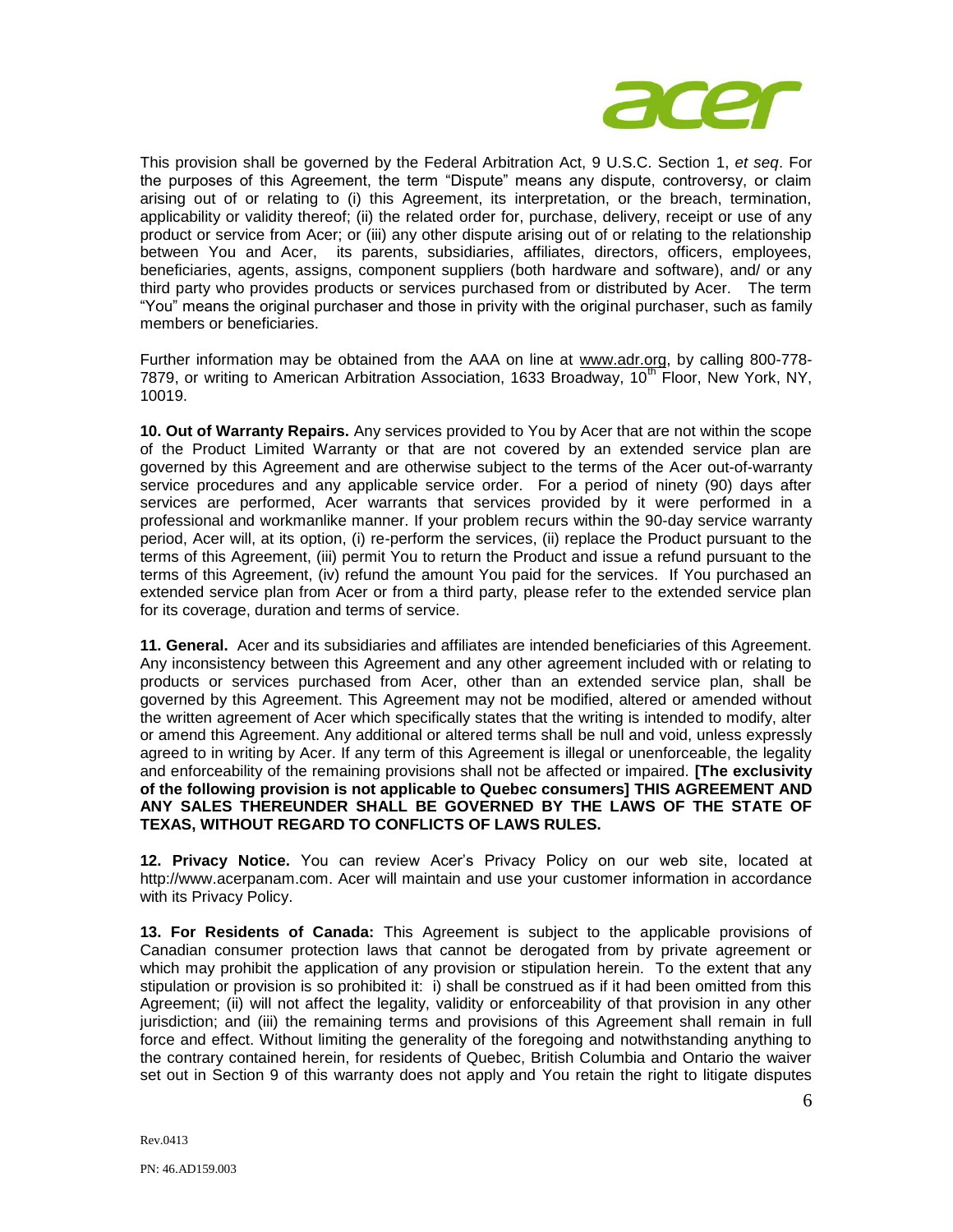

before a court, including the right, subject to the rules of your jurisdiction, to litigate claims on a class-action basis.

**14. International Support:** You must comply with all applicable export laws and regulations if You export the product from the United States or Canada. Acer does not accept for return any products purchased from a reseller. Customers outside the United States are responsible for paying all freight and brokerage charges incurred in shipping, importing/exporting and receiving replacement products and parts and for arranging and paying for the shipment of any defective part(s) back to Acer. All international customers are responsible for all customs duties, VAT, GST and other associated taxes and charges.

Please send correspondence about this Agreement to:

## **Acer Customer Service P.O. Box 6137 Temple, TX 76503**

Current information on technical support and warranty policies, phone numbers and other service information is available on our web sites listed on the Warranty Reference Table.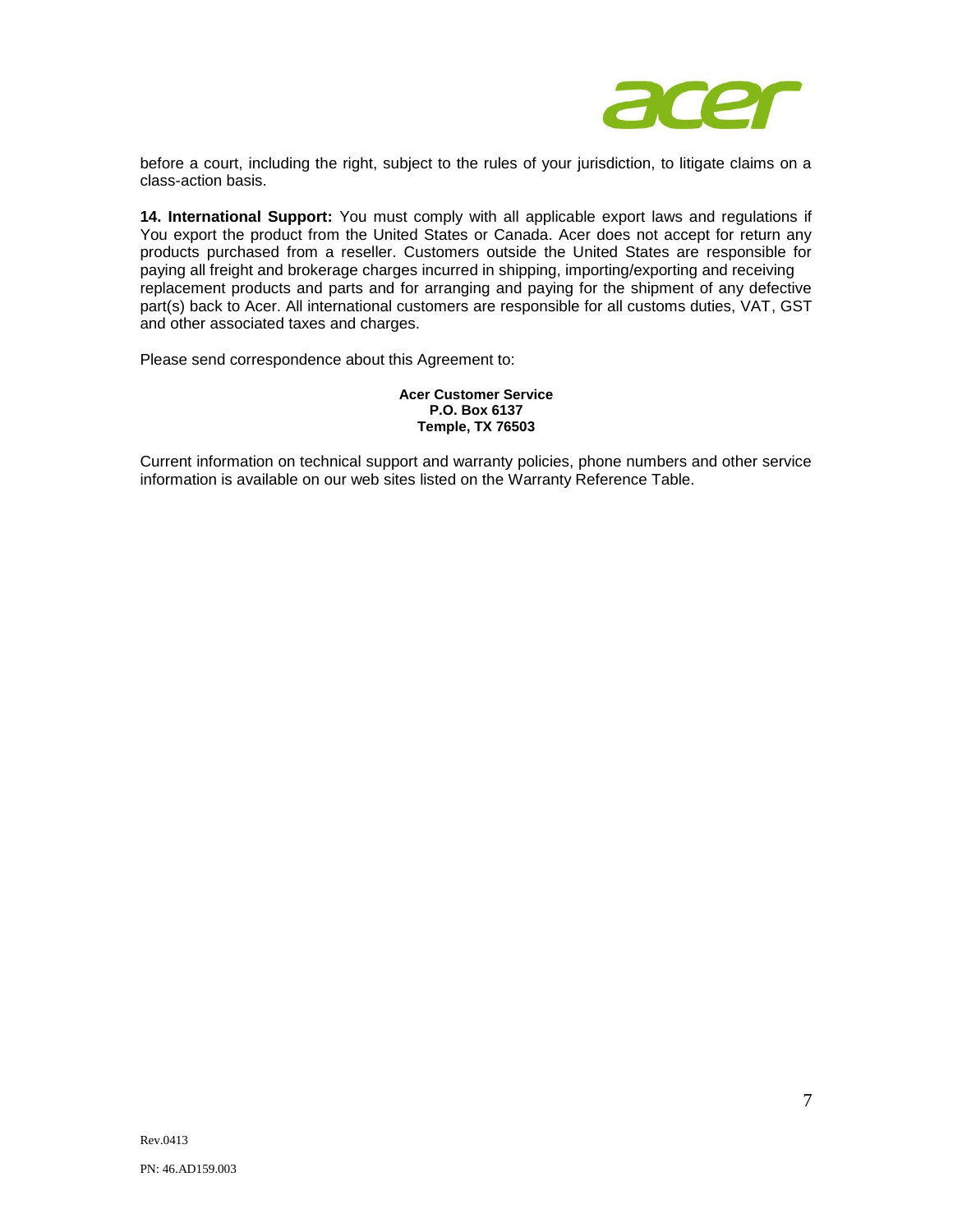

# **ACCORD DE GARANTIE LIMITÉE ACER**

| Durée/type de garantie          | Limitée 3 an : pièces et main-d'œuvre,<br>service par la poste ou en atelier |
|---------------------------------|------------------------------------------------------------------------------|
| Soutien matériel informatique   | $3$ an                                                                       |
| <b>Soutien logiciel</b>         | 90 jours                                                                     |
| Site Web du service             | http://www.acersupport.com                                                   |
| Numéros de téléphone du service | 866-695-2237 (États-Unis)                                                    |
|                                 | 866-706-2237 (Canada)                                                        |

**[Les dispositions d'arbitrage exécutoire ne s'appliquent pas aux consommateurs du Québec]**

# **CET ACCORD CONTIENT UNE DISPOSITION D'ARBITRAGE OBLIGATOIRE ET EXÉCUTOIRE PAR LAQUELLE ACER ET VOUS-MÊME ACCEPTEZ DE RÉSOUDRE TOUT LITIGE SURVENANT ENTRE VOUS ET ACER PAR ARBITRAGE EXÉCUTOIRE. VEUILLEZ CONSULTER LA SECTION 9 CI-DESSOUS.**

Le présent accord (« Accord ») est conclu entre l'acheteur original (« vous ») et Acer America Corporation (« Acer ») et s'applique aux produits de la marque Acer (« Produits ») et aux services achetés aux États-Unis ou au Canada par vous auprès d'Acer ou d'une de ses filiales ou sociétés affiliées ou d'un revendeur agréé Acer (« Revendeur »). Cette garantie limitée est valable uniquement aux États-Unis et au Canada. Cette garantie limitée s'adresse à vous, l'acheteur original et n'est pas transférable à une personne qui ultérieurement achète, loue ou obtient d'une quelconque façon le produit auprès de vous. Cette garantie limitée ne couvre pas les logiciels ou des produits autres que ceux de marque Acer (par exemple, imprimantes, scanneurs, etc.).

La durée de cette garantie limitée (la « Période de garantie limitée ») est identifiée dans le tableau de référence fourni avec cet Accord (« Tableau de référence de garantie ») et s'applique à tous les produits à l'exception des lampes achetées avec des projecteurs. Si vous avez acheté un projecteur, la lampe est garantie pendant une période de quatre-vingt-dix (90) jours. Si vous avez acheté un produit qui comprend une batterie rechargeable, Acer garantit que la batterie sera exempte de défauts de matériaux et de fabrication pendant la plus courte de (a) la période indiquée dans le tableau de référence de garantie ou (b) un (1) an à partir de la date d'achat du produit qui fonctionne au moyen de la batterie. Comme avec toutes les batteries, la capacité maximale de la batterie incluse dans le produit va diminuer avec le temps ou l'utilisation. La garantie de la batterie ne couvre pas les changements de capacité de la batterie. Votre batterie est uniquement garantie contre des défauts de matériaux ou de fabrication entraînant une défaillance. L'autonomie de la batterie n'est pas garantie et peut varier selon la configuration et l'utilisation des produits, y compris, mais sans s'y limiter, au modèle du produit, aux applications utilisées, aux paramètres de gestion de puissance et aux fonctionnalités du produit. La période de garantie limitée commence à la date d'achat à laquelle vous avez acheté le produit. Votre facture d'achat originale (facture) indiquant la date d'achat du produit constitue votre preuve de la date d'achat.

**1. Garantie limitée du produit.** Acer garantit que ses produits seront exempts de défauts de matériaux et de fabrication pendant la période de garantie limitée. Pendant la période de garantie limitée, Acer va, à son choix : (i) fournir les pièces de rechange nécessaires pour réparer le produit, (ii) réparer le produit ou le remplacer par un produit comparable, ou (iii) rembourser le montant que vous avez payé pour le produit, MOINS SA DÉPRÉCIATION, lorsqu'il est retourné.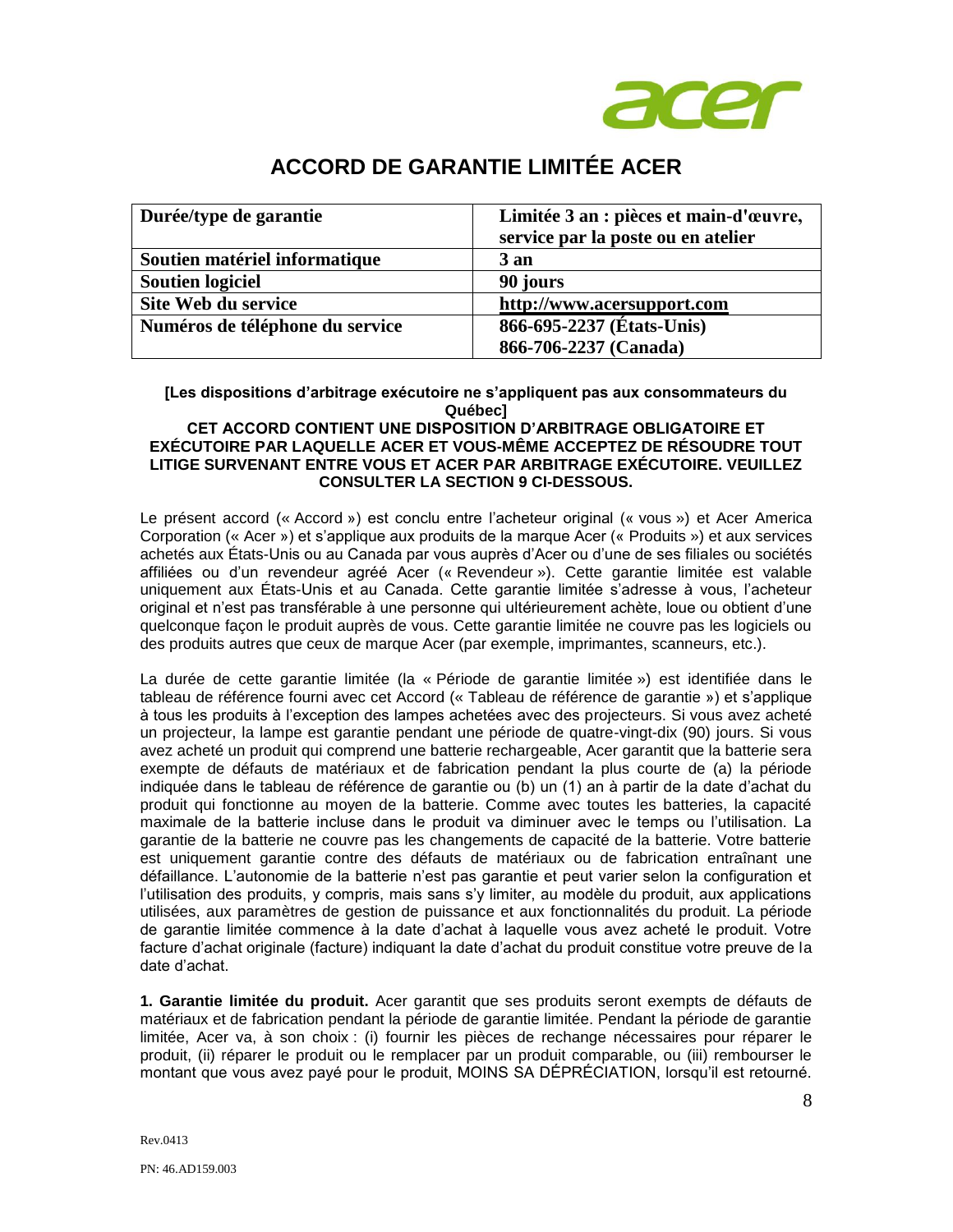

Les pièces de rechange et les produits seront neufs ou en bon état de fonctionnement, comparables en utilisation et en performance à la pièce d'origine ou au produit et ils seront garantis pour le reste de la période de garantie initiale ou, si supérieure, 90 jours après qu'ils vous soient expédiés.

**2. Soutien technique du matériel.** Pendant la période de garantie limitée, Acer fournira le soutien technique du produit. Après l'expiration de la période de garantie limitée, le soutien technique du matériel est disponible moyennant un supplément. Les frais seront débités de votre carte de crédit lorsque vous appelez le soutien technique. Veuillez noter que lorsque vous téléphonez à Acer, des frais de longue distance et autres peuvent s'appliquer, selon votre zone d'appel. La portée du soutien technique consiste à vous aider à diagnostiquer et résoudre les problèmes liés à des défauts dans les produits couverts par cet Accord, et la réinstallation du système d'exploitation et du logiciel installés en usine de façon à les restaurer à la configuration d'usine. Acer peut fournir un soutien technique via Internet, téléphone et d'autres méthodes. Acer pourrait changer le moyen par lequel il vous fournit un soutien technique à tout moment sans préavis.

**3. Soutien logiciel pour les logiciels du système d'exploitation. Acer n'est pas le fabricant du logiciel ou du système d'exploitation et ne garantit pas que le logiciel ou les systèmes d'exploitation soient exempts d'erreurs, que ce soit isolément ou en combinaison avec le matériel**. Pour votre produit, Acer aidera l'acheteur original avec (i) l'installation de tout logiciel du système d'exploitation acheté auprès d'Acer, (ii) la configuration du logiciel du système d'exploitation, (iii) l'installation du logiciel du système d'exploitation, et (iv) les problèmes de dépannage associés au logiciel du système d'exploitation.

# **4. Restrictions et exclusions.**

# **CETTE GARANTIE LIMITÉE NE COUVRE PAS, ET ACER N'EST PAS RESPONSABLE POUR :**

- LA LIVRAISON OU L'INSTALLATION, OU LES FRAIS DE MAIN-D'ŒUVRE POUR L'INSTALLATION OU LA CONFIGURATION DU PRODUIT, LE RÉGLAGE DES COMMANDES DU CLIENT SUR LE PRODUIT NI L'INSTALLATION OU LA RÉPARATION DES SYSTÈMES D'ANTENNE EXTERNES AU PRODUIT;
- LES DOMMAGES CAUSÉS PAR UNE MAUVAISE UTILISATION, UNE UTILISATION ABUSIVE, DES ACCIDENTS, INCENDIES, VOLS, DISPARITIONS, MAUVAISE POSITION, FLUCTUATIONS ET SURTENSIONS, RACCORDEMENT À UNE TENSION INAPPROPRIÉE OU UNE TENSION DE LIGNE ÉLECTRIQUE INCORRECTE, VIRUS, LOGICIEL MALVEILLANT, CONDUITE IMPRUDENTE, VOLONTAIRE OU INTENTIONNELLE;
- DOMMAGES CAUSÉS PAR DES SERVICES D'ENTRETIEN NON AUTORISÉS PAR ACER;
- DOMMAGES CAUSÉS PAR UNE UTILISATION QUI N'EST PAS CONFORME AUX INSTRUCTIONS DU PRODUIT OU AUX MANUELS DE L'UTILISATEUR, DÉFAUT DE SUIVRE LES INSTRUCTIONS DU PRODUIT OU LES MANUELS DE L'UTILISATEUR OU POUR NE PAS PROCÉDER AU NETTOYAGE OU À L'ENTRETIEN PRÉVENTIF;
- DOMMAGE CAUSÉ PAR UN PRODUIT OU UNE PIÈCE QUI A ÉTÉ MODIFIÉ(E) POUR ALTÉRER LA FONCTIONNALITÉ OU LA CAPACITÉ SANS L'AUTORISATION ÉCRITE D'ACER;
- DOMMAGES CAUSÉS PAR LA COMBINAISON DE PRODUITS DE MARQUE ACER AVEC DES PRODUITS D'AUTRES MARQUES, DES ACCESSOIRES, DES PIÈCES OU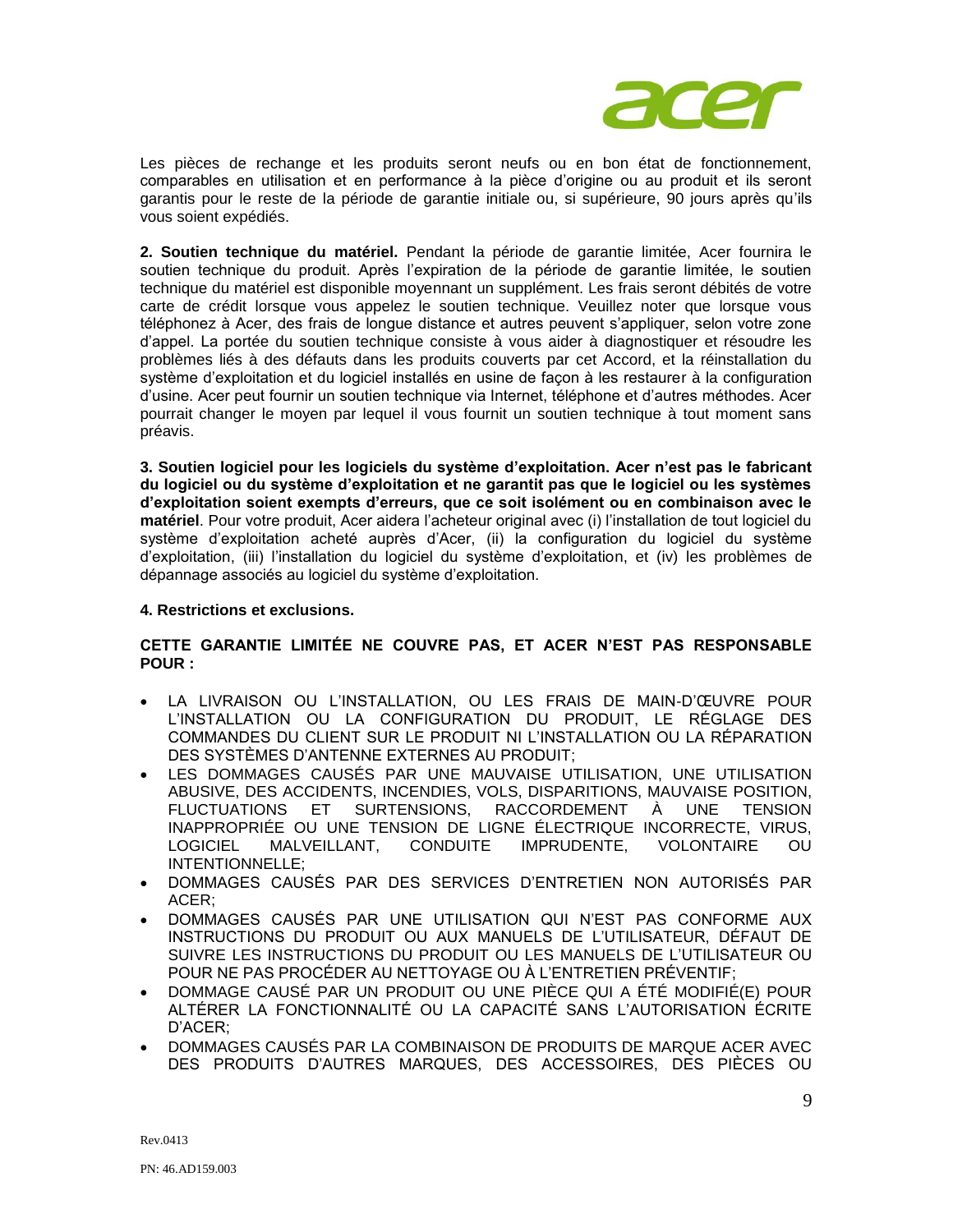

COMPOSANTS (Y COMPRIS LES CARTES SIMS OU CARTES MÉMOIRE) OU L'UTILISATION DE PRODUITS, ÉQUIPEMENTS, SYSTÈMES, SERVICES PUBLICS, AUTRES SERVICES, PIÈCES, FOURNITURES, ACCESSOIRES, APPLICATIONS, INSTALLATIONS, RÉPARATIONS, CÂBLAGE EXTERNE OU CONNECTEURS NON FOURNIS, NI AUTORISÉS PAR ACER QUI ENDOMMAGENT CE PRODUIT OU PROVOQUENT DES PROBLÈMES DE SERVICE;

- PROBLÈMES DE SIGNAL, PROBLÈMES DE RÉCEPTION ET DE DISTORSION LIÉS À LA TRANSMISSION DU BRUIT, DE L'ÉCHO, D'INTERFÉRENCE OU DE TOUTE AUTRE TRANSMISSION DE SIGNAL ET DE PROBLÈMES DE PRESTATION;
- RÉSULTATS D'UNE UTILISATION NORMALE, COMME LA DÉGRADATION PROGRESSIVE DE L'IMAGE, LE VIEILLISSEMENT INÉGAL DE L'ÉCRAN, DES IMAGES RÉMANENTES ET UNE INSUFFISANCE DE PIXELS DANS LES SPÉCIFICATIONS DÉSIGNÉES OU QUI NE MODIFIENT PAS MATÉRIELLEMENT LA FONCTIONNALITÉ DES PRODUITS;
- UTILISATION DU PRODUIT SANS INTERRUPTION OU SANS ERREUR;
- LOGICIEL, NOTAMMENT LE SYSTÈME D'EXPLOITATION ET LE LOGICIEL AJOUTÉS À VOTRE PRODUIT PAR LE BIAIS DE NOTRE SYSTÈME D'INTÉGRATION EN USINE, LOGICIEL TIERS OU LE RECHARGEMENT DU LOGICIEL;
- TOUT ÉQUIPEMENT OU COMPOSANTE QUI N'ÉTAIT PAS INCLUS DANS VOTRE PRODUIT DANS L'ÉTAT DANS LEQUEL IL VOUS A ÉTÉ VENDU;
- PERTES DE DONNÉES;
- USURE NORMALE;
- IMPERFECTIONS MINEURES QUI RÉPONDENT AUX SPÉCIFICATIONS DE CONCEPTION;
- DOMMAGE D'ORDRE ESTHÉTIQUE OU FINITION EXTÉRIEURE QUI N'AFFECTE PAS LA FONCTIONNALITÉ, CE QUI COMPREND NON EXCLUSIVEMENT LES ÉCRANS RAYÉS OU FÊLÉS;
- LES PRODUITS POUR LESQUELS LE NUMÉRO DE SÉRIE D'ACER EST MANQUANT, ALTÉRÉ OU DÉTRUIT;
- HAUT-PARLEURS EXTERNES, CLAVIERS ET SOURIS;
- SERVICES DE DONNÉES SANS FIL FOURNIS PAR DES FOURNISSEURS TIERS;
- DOMMAGES CAUSÉS PAR SUITE D'UN TRANSPORT OU D'UN EMBALLAGE INADAPTÉ LORS DU RETOUR DU PRODUIT CHEZ ACER OU CHEZ UN PRESTATAIRE DE SERVICE AUTORISÉ ACER;
- UN PRODUIT QUI NÉCESSITE UNE MODIFICATION OU UNE ADAPTATION POUR POUVOIR FONCTIONNER DANS UN PAYS AUTRE QUE CELUI POUR LEQUEL IL A ÉTÉ CONÇU, FABRIQUÉ, APPROUVÉ ET/OU AUTORISÉ OU UNE RÉPARATION DES PRODUITS ENDOMMAGÉS PAR CES MODIFICATIONS.

TOUTE GARANTIE APPLICABLE AU LOGICIEL, Y COMPRIS AUX SYSTÈMES D'EXPLOITATION OU AUX PRODUITS D'UNE MARQUE AUTRE QU'ACER EST FOURNIE PAR LE FABRICANT D'ORIGINE.

**5. Enregistrement.** L'enregistrement de votre produit permet à Acer de mieux vous servir. Acer vous encourage à enregistrer votre produit dans les trente (30) jours suivant l'achat initial afin de recevoir un service rapide et une couverture d'assistance en cas de besoin. Pour l'enregistrement, allez sur [http://www.acersupport.com](http://www.acersupport.com/) et choisissez « Enregistrer votre système ». Conformément à la loi applicable, Acer pourrait vous demander de fournir une preuve d'achat ou d'observer les exigences d'enregistrement avant de recevoir un service de garantie.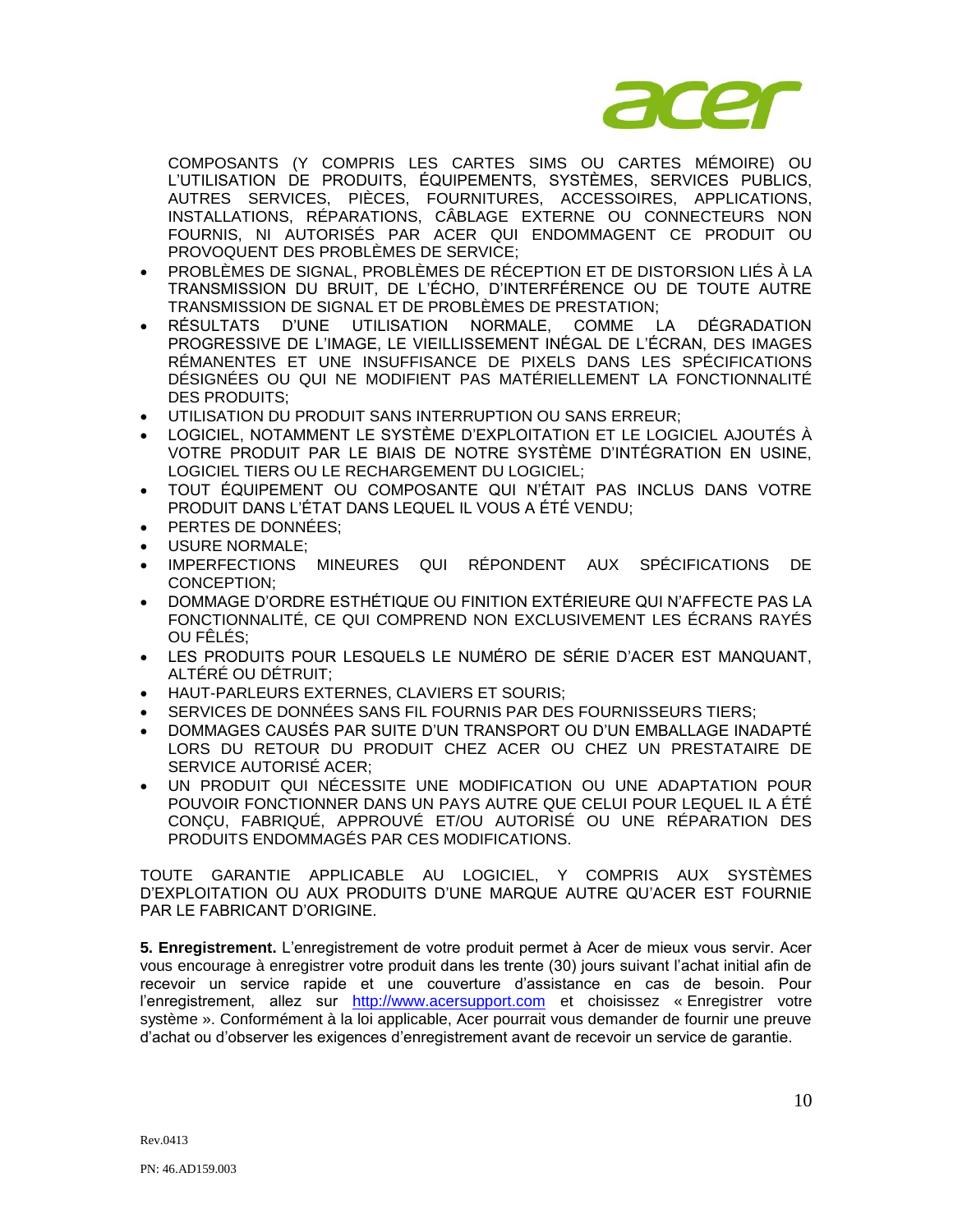

**6. Instructions pour obtenir des services de garantie.** Pour des instructions précises sur la façon d'obtenir un service de garantie pour votre produit, veuillez consulter le tableau de référence de garantie contenu dans ce livret et allez à : [http://www.acersupport.com](http://www.acersupport.com/)

Comment obtenir le service en vertu de la garantie :

- Vous devez aider Acer à diagnostiquer les problèmes rencontrés avec votre produit et suivre la procédure de garantie d'Acer.
- Vous devez obtenir un service de garantie auprès d'Acer ou d'un centre de service agréé par Acer. Acer ne vous remboursera pas les services fournis par d'autres.
- Si Acer décide que vous avez besoin de pièces de remplacement ou d'un produit de remplacement, Acer peut exiger une autorisation de carte de crédit ou toute autre garantie de recevoir les pièces de remplacement ou le produit de remplacement et peut vous obliger à payer les frais de livraison des pièces de remplacement ou du produit de remplacement et les frais de retour de la pièce défectueuse ou du produit à Acer. Acer autorisera ensuite l'expédition des pièces requises ou de votre produit.
- Il peut vous être demandé de livrer votre produit à Acer ou à un centre de service agréé par Acer et de récupérer votre produit d'Acer ou de l'un de ses centres de service agréé, et ce, à vos frais. Lorsque vous envoyez un produit à Acer ou à un centre de service agréé par Acer, vous devez envoyer le produit, fret payé d'avance, soit dans son emballage d'origine dans ou un emballage offrant un niveau de protection équivalent. Vous êtes responsable de bien emballer votre produit, en payant tous les frais d'expédition, les frais d'assurance, les frais liés à une perte ou à des dommages au produit pendant l'expédition, et tout autre droit, taxe, redevance ou frais associés au transport du produit à Acer ou à un centre de service agréé par Acer. **VOUS ÊTES RESPONSABLE DE TOUT DOMMAGE FAIT À VOTRE PRODUIT ACER PENDANT L'EXPÉDITION À ACER OU À UN CENTRE DE SERVICE AGRÉÉ PAR ACER.**
- Avant de donner votre produit à Acer ou à un centre de service agréé par Acer pour service, enlevez toute information confidentielle, exclusive ou personnelle, et les supports amovibles, tels que les disques, CD ou cartes PC.
- Si Acer vous demande de retourner les pièces ou produits défectueux, vous devez le faire dans les 15 jours suivant la réception des pièces ou produits de rechange. Si vous ne retournez pas les pièces de rechange ou le produit selon les instructions, Acer imputera le montant autorisé à votre carte de crédit. Toutes les pièces échangées et tous les produits remplacés en vertu du présent Accord deviendront la propriété d'Acer.

IL EST DE VOTRE RESPONSABILITÉ DE SAUVEGARDER LE CONTENU DE VOTRE DISQUE DUR AVANT L'EXÉCUTION DES SERVICES ET DE SUPPRIMER TOUTES LES DONNÉES DES PIÈCES OU PRODUITS RETOURNÉS À ACER OU À UN CENTRE DE SERVICE AGRÉÉ PAR ACER, NOTAMMENT LES DONNÉES QUE VOUS AVEZ SAUVEGARDÉES OU LES LOGICIELS QUE VOUS AVEZ INSTALLÉS SUR LE DISQUE DUR. Il est possible que le contenu de votre disque dur soit perdu ou reformaté dans le cadre de la réparation et Acer ne sera responsable d'aucun dommage ou perte de programmes, de données ou d'autres renseignements stockés sur tout média ou toute pièce des produits réparés. SI PENDANT LA RÉPARATION DU PRODUIT LE CONTENU DU DISQUE DUR EST ALTÉRÉ, SUPPRIMÉ, OU MODIFIÉ DE QUELQUE FAÇON QUE CE SOIT, ACER N'EST PAS RESPONSABLE DES PERTES DE VOS DONNÉES QUI POURRAIENT SE PRODUIRE. VOTRE PRODUIT VOUS SERA RETOURNÉ CONFIGURÉ À LA CONFIGURATION ORIGINALE D'USINE (SELON LA DISPONIBILITÉ DU LOGICIEL).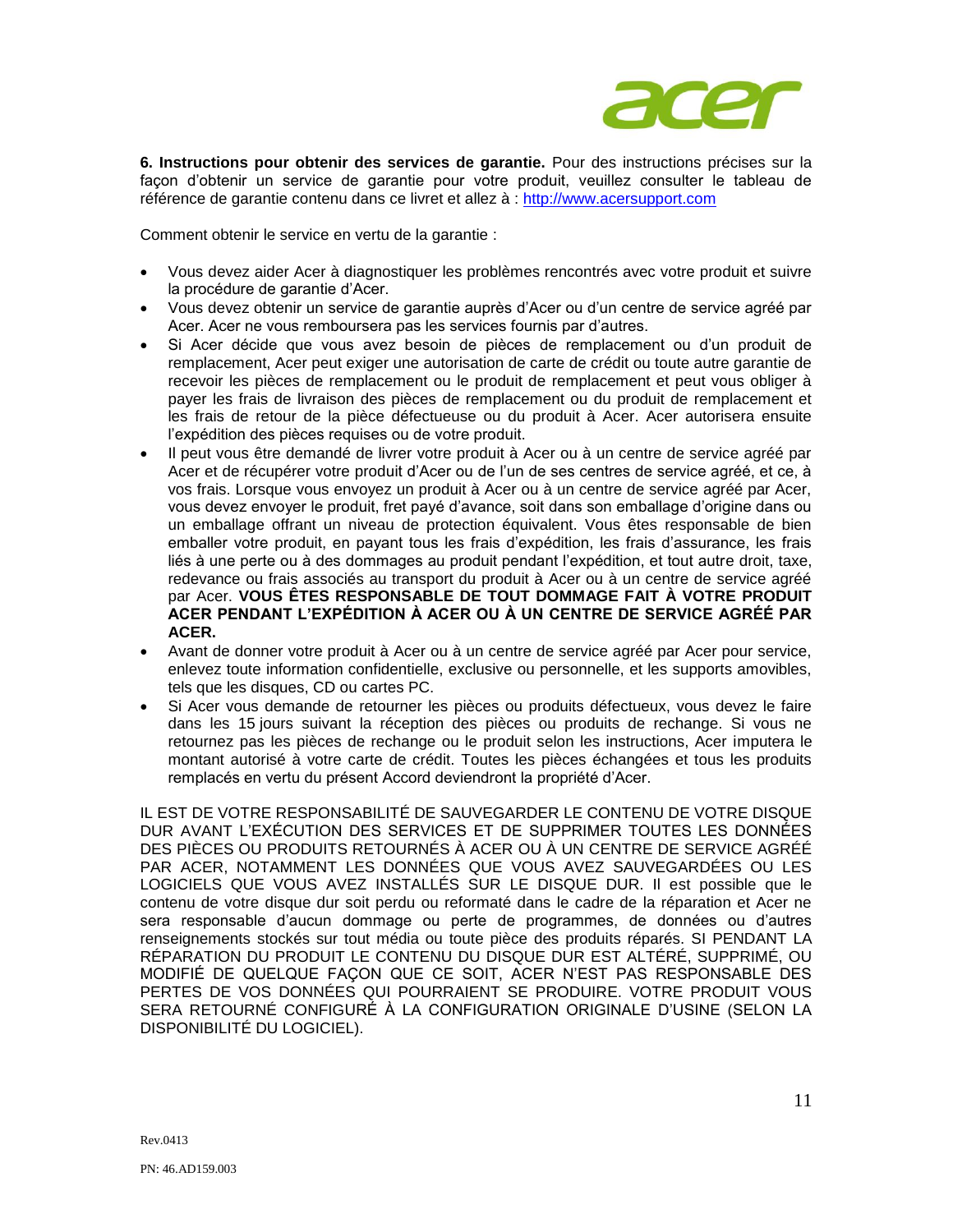

# **7. Garanties implicites. SAUF DANS LA MESURE INTERDITE PAR LA LOI EN VIGUEUR, TOUTE GARANTIE IMPLICITE DE QUALITÉ MARCHANDE, D'ADÉQUATION À UN USAGE PARTICULIER ET D'ABSENCE DE CONTREFAÇON EST LIMITÉE À LA DURÉE DE CETTE GARANTIE.**

Acheteurs commerciaux : Acer étend la garantie limitée ci-dessus aux acheteurs de produits à usage industriel, commercial et professionnel aux mêmes termes et conditions et exclusions applicables aux acheteurs consommateurs. **TOUTEFOIS, DANS LE CADRE DES ACHETEURS COMMERCIAUX, TOUTE GARANTIE IMPLICITE, Y COMPRIS LES GARANTIES IMPLICITES DE QUALITÉ MARCHANDE, D'ADÉQUATION À UN USAGE PARTICULIER ET D'ABSENCE DE CONTREFAÇON, EST EXCLUE ET REJETÉE.** 

**8. Limitation de responsabilité. ACER NE SERA PAS RESPONSABLE DES DOMMAGES DIRECTS OU INDIRECTS DÉCOULANT DE LA RUPTURE DE TOUTE GARANTIE EXPRESSE OU IMPLICITE.** LA RESPONSABILITÉ MAXIMALE D'ACER EST LIMITÉE AU PRIX D'ACHAT QUE VOUS AVEZ PAYÉ POUR LES PRODUITS OU SERVICES AUGMENTÉ DES INTÉRÊTS AUTORISÉS PAR LA LOI. ACER NE VOUS EST REDEVABLE EN AUCUNE FAÇON DES ÉVÉNEMENTS HORS DU CONTRÔLE D'ACER, COMME LES CALAMITÉS NATURELLES, VIRUS, DOMMAGES AUX BIENS, PERTE D'UTILISATION, INTERRUPTION DES AFFAIRES COMMERCIALES, PERTE DE BÉNÉFICES, PERTE DE DONNÉES OU AUTRES DOMMAGES INDIRECTS, PUNITIFS OU SPÉCIAUX, QUELLE QU'EN SOIT LA CAUSE, QUE CE SOIT POUR RUPTURE DE GARANTIE, DE CONTRAT, DE DÉLIT (INCLUANT LA NÉGLIGENCE), DE RESPONSABILITÉ ABSOLUE OU AUTRE.

Certains états ou juridictions n'autorisent pas l'exclusion ou la limitation de responsabilité en cas de dommages directs ou indirects, ou autorisent des limitations concernant la durée des garanties implicites. Il est donc possible que les limitations ci-dessus ne s'appliquent pas à votre situation. Cet Accord vous donne des droits légaux spécifiques et vous pouvez avoir d'autres droits qui varient d'un État à l'autre, d'une juridiction à l'autre ou d'une province à l'autre.

**9. Arbitrage exécutoire. [LES DISPOSITIONS D'ARBITRAGE EXÉCUTOIRE NE S'APPLIQUENT PAS AUX CONSOMMATEURS DU QUÉBEC] CET ACCORD STIPULE QUE TOUT LITIGE SURVENANT ENTRE VOUS ET ACER SERA RÉSOLU PAR ARBITRAGE OBLIGATOIRE ET EXÉCUTOIRE DANS LES LIMITES AUTORISÉES PAR LA LOI. VOUS-MÊME ET ACER RENONCEZ DONC À VOTRE DROIT D'ALLER AU TRIBUNAL POUR AFFIRMER OU DÉFENDRE VOS DROITS EN VERTU DU PRÉSENT ACCORD (SAUF POUR LES QUESTIONS QUI PEUVENT ÊTRE PRÉSENTÉES À LA COUR DES PETITES CRÉANCES TELLES QUE DÉCRITES CI-DESSOUS À LA SECTION 9).** 

Dans les limites autorisées par la loi, et sauf disposition contraire stipulée ci-dessous, vous et Acer acceptez que tout différend (aux termes de la définition ci-dessous à la Section 9) entre vous et Acer soit résolu exclusivement et définitivement par arbitrage exécutoire administré par l'American Arbitration Association (AAA) et mené en conformité avec les procédures supplémentaires de l'AAA en ce qui concerne les litiges liés aux consommateurs du Règlement d'arbitrage commercial et du Protocole de processus de consommation raisonnable. **VOS DROITS SERONT PAR CONSÉQUENT DÉTERMINÉS PAR UN ARBITRE NEUTRE ET NON UN JUGE OU UN JURY.** Vous et Acer conviendrez d'un autre forum d'arbitrage, et d'autres procédures en vertu desquelles l'arbitrage sera réalisé, si AAA cesse ses activités.

L'arbitrage sera mené devant un seul arbitre et sera limité uniquement au différend entre vous et Acer. L'arbitrage est un processus par lequel un litige est soumis à un arbitre, pour une décision définitive et exécutoire, connue comme le jugement arbitral. L'arbitre est un particulier, semblable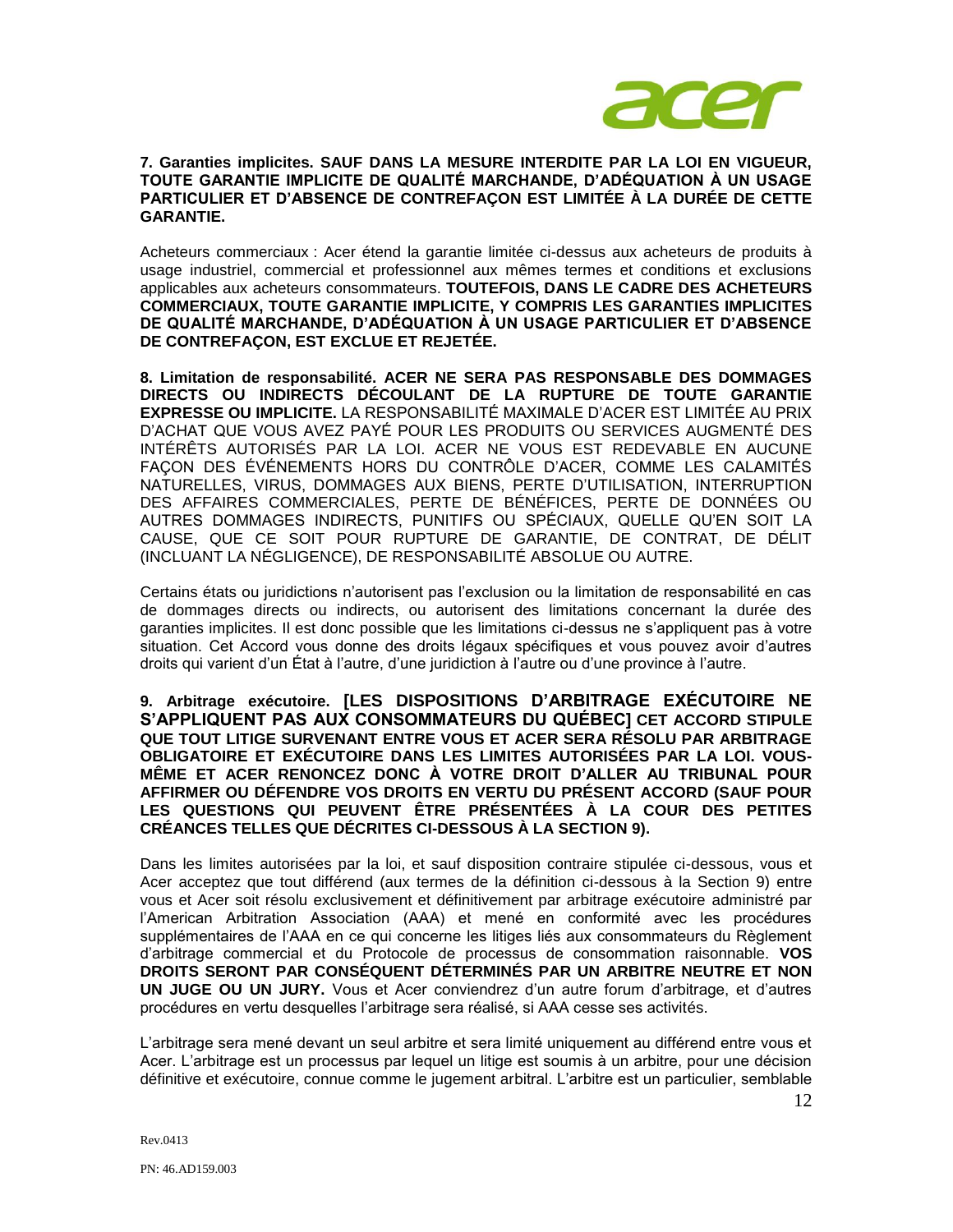

à un juge, qui examine et pèse les preuves fournies par les deux parties et rend une sentence exécutoire devant les tribunaux. Les décisions d'arbitre sont exécutoires comme toute ordonnance du tribunal et ne sont soumises qu'À UNE RÉVISION TRÈS LIMITÉE PAR UN TRIBUNAL. **VOUS RECONNAISSEZ QUE, PAR VOIE DE CET ACCORD, VOUS ET ACER RENONCEZ À TOUT DROIT À UN PROCÈS DEVANT JURY.** 

L'arbitrage, ou toute partie de ce dernier, ne sera unifié à aucun autre arbitrage et ne pourra faire l'objet d'un recours collectif ou individuel. L'arbitrage doit avoir lieu à n'importe quel endroit raisonnable à proximité de votre résidence par soumission de documents, par téléphone, en ligne ou en personne, selon la méthode de présentation que vous choisissez.

En vertu des Procédures supplémentaires d'AAA dans le cadre de litiges relatifs aux consommateurs et le Protocole de processus de consommation raisonnable, vous conservez le droit de demander réparation devant un tribunal des petites créances pour les litiges relevant de la compétence de la cour des petites créances. Toute ou partie de l'action menée devant la cour des petites créances ne sera unifiée à aucun autre arbitrage et ne pourra faire l'objet d'un recours collectif ou individuel.

Si vous obtenez gain de cause lors de l'arbitrage d'un différend avec Acer, Acer vous remboursera les frais que vous avez payés à AAA dans le cadre de l'arbitrage. **TOUTE DÉCISION RENDUE DANS UNE TELLE PROCÉDURE D'ARBITRAGE SERA FINALE ET LIERA LES PARTIES, ET LE JUGEMENT PEUT ÊTRE INSCRIT DANS N'IMPORTE QUELLE COUR DE JURIDICTION COMPÉTENTE.** 

**VOUS COMPRENEZ QUE, EN L'ABSENCE DE CETTE DISPOSITION, VOUS AURIEZ EU LE DROIT DE PLAIDER LES DIFFÉRENDS DEVANT UN TRIBUNAL, Y COMPRIS LE DROIT, LE CAS ÉCHÉANT ET EN FONCTION DE LA RÉGLEMENTATION DE VOTRE JURIDICTION, DE PLAIDER DES RÉCLAMATIONS SUR LA BASE D'UN RECOURS COLLECTIF OU INDIVIDUEL, ET QUE VOUS AVEZ EXPRESSÉMENT ET SCIEMMENT RENONCÉ À CES DROITS ET CONVENU DE RÉSOUDRE TOUT DIFFÉREND CONFORMÉMENT AUX DISPOSITIONS DE CETTE SECTION.** Si cette disposition spécifique est jugée inapplicable, alors l'intégralité de cette clause d'arbitrage est nulle et non avenue.

Cette disposition sera régie par la Federal Arbitration Act, 9 U.S.C. Section 1, *et seq*. Aux fins du présent Accord, le terme « différend » signifie tout différend, litige ou réclamation découlant de ou lié à (i) le présent Accord, son interprétation, ou violation, expiration, applicabilité ou validité, (ii) la commande relative à, l'achat, la livraison, la réception ou l'utilisation de tout produit ou service délivré par Acer, ou (iii) tout autre différend résultant de ou lié à la relation entre vous et Acer, ses sociétés mères, filiales, sociétés affiliées, administrateurs, dirigeants, salariés, bénéficiaires, ses agents, ayants droit, fournisseurs de composants (matériaux et logiciels), ou tout tiers qui fournit des produits ou des services achetés auprès d'Acer ou distribués par Acer. Le terme « vous » désigne l'acheteur d'origine et ceux qui sont en lien avec l'acheteur d'origine, comme les membres de la famille ou les bénéficiaires.

Il est possible d'obtenir de plus amples renseignements auprès de AAA en ligne : www.adr.org, en appelant le 800-778-7879, ou en écrivant à American Arbitration Association, 1633 Broadway, 10<sup>th</sup> Floor, New York, NY, 10019.

**10. Réparations lorsque la garantie est expirée.** Tous les services qui vous sont fournis par Acer et qui ne sont pas couverts par la garantie limitée du produit ou qui ne sont pas couverts par un plan d'entretien prolongé sont régis par le présent Accord et sont par ailleurs soumis aux termes des procédures de service hors garantie d'Acer et tout ordre de service applicable.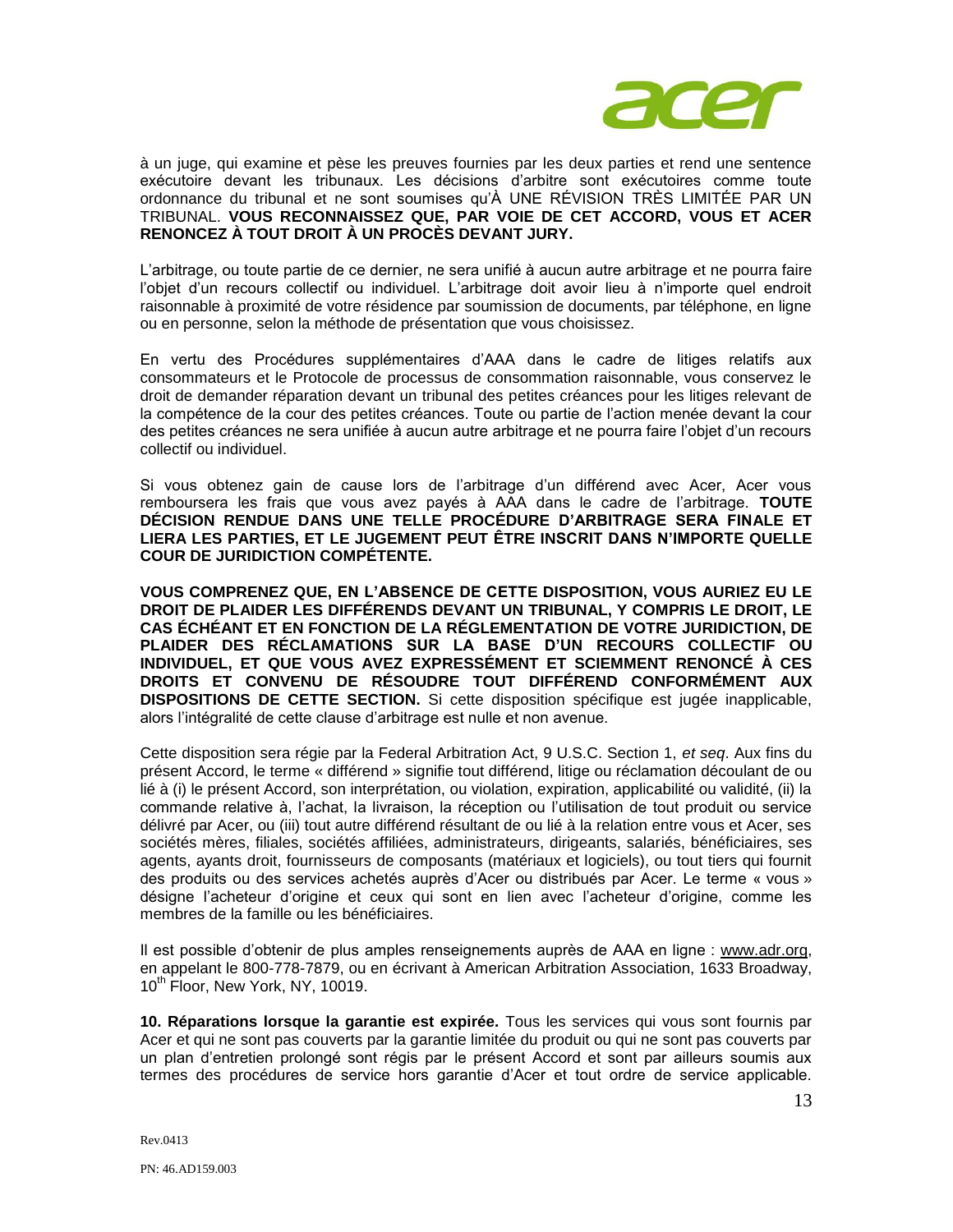

Pendant une période de quatre-vingt-dix (90) jours après que les services aient été fournis, Acer garantit que les services fournis par elle ont été effectués de manière professionnelle et selon les règles de l'art. Si votre problème persiste au cours de la période de garantie de service de 90 jours, Acer va, à sa discrétion, (i) réexécuter les services, (ii) procéder au remplacement du Produit conformément aux termes du présent Accord, (iii) vous permettre de retourner le produit et émettre un remboursement aux termes du présent Accord, (iv) effectuer le remboursement du montant que vous avez payé pour les services. Si vous avez acheté un plan d'entretien prolongé d'Acer ou d'un tiers, veuillez consulter le plan d'entretien prolongé pour connaître sa couverture, la durée et les conditions de service.

**11. Général.** Acer et ses filiales et sociétés affiliées sont les bénéficiaires visés du présent Accord. Toute incohérence entre cet Accord et tout autre contrat inclus ou afférent à des produits ou services achetés auprès d'Acer, autre qu'un plan d'entretien prolongé, est régie par le présent Accord. Cet Accord ne peut être modifié, altéré ou amendé sans l'accord écrit d'Acer qui stipule expressément que l'écrit vise à modifier, altérer ou amender le présent Accord. Les termes ajoutés ou modifiés seront nuls et non avenus, sauf accord exprès écrit d'Acer. Dans l'éventualité où toute clause de cet Accord est jugée illégale ou non applicable, la validité, la légalité et l'applicabilité des portions restantes de cet Accord ne seront pas affectées ni conséquemment altérées. **[L'exclusivité de la disposition suivante ne s'applique pas aux consommateurs du Québec] LE PRÉSENT ACCORD AINSI QUE TOUTE VENTE EN VERTU DE CET ACCORD SONT RÉGIS PAR LES LOIS DE L'ÉTAT DU TEXAS, SANS ÉGARD AUX PRINCIPES RÉGISSANT LES CONFLITS DE LOIS.** 

**12. Avis de confidentialité.** Vous pouvez consulter la Politique de confidentialité d'Acer sur notre site Web, situé à http://www.acerpanam.com. Acer conservera et utilisera vos renseignements client conformément à sa Politique de confidentialité.

**13. Pour les résidents du Canada :** Cet Accord est soumis aux dispositions applicables des lois canadiennes sur la protection du consommateur, lesquelles ne peuvent être dérogées par convention privée ou qui peuvent interdire l'application de toute disposition ou stipulation incluses aux présentes. Dans la mesure où toute stipulation ou disposition est ainsi interdite, elle : i) ne doit être interprétée comme ayant été omise de cet Accord, (ii) n'affecte pas la légalité, la validité ou l'applicabilité de cette disposition dans toute autre juridiction, et (iii) les autres clauses et dispositions du présent Accord resteront en vigueur et de plein effet. Sans limiter la généralité de ce qui précède et nonobstant toute disposition contraire contenue aux présentes, la renonciation énoncée à la Section 9 de la présente garantie ne s'applique pas aux résidents du Québec, de la Colombie-Britannique et de l'Ontario, et vous conservez le droit de plaider les litiges devant un tribunal, y compris le droit, sous réserve des règles de votre juridiction, de plaider les réclamations sur la base d'une action individuelle.

**14. Soutien international :** Vous devez respecter toutes les lois sur l'exportation et les règlements applicables si vous exportez le produit à partir des États-Unis ou du Canada. Acer n'accepte pas le retour d'un produit acheté auprès d'un revendeur. Les clients en dehors des États-Unis sont responsables de payer tous les frais de fret et de courtage engagés dans l'expédition, l'importation ou l'exportation et la réception des produits et des pièces de remplacement et l'organisation et le paiement des frais d'expédition des pièces défectueuses retournées à Acer. Tous les clients internationaux sont responsables de tous les droits de douane, TVA, TPS et autres taxes et coûts associés.

Veuillez envoyer votre correspondance concernant le présent Accord à :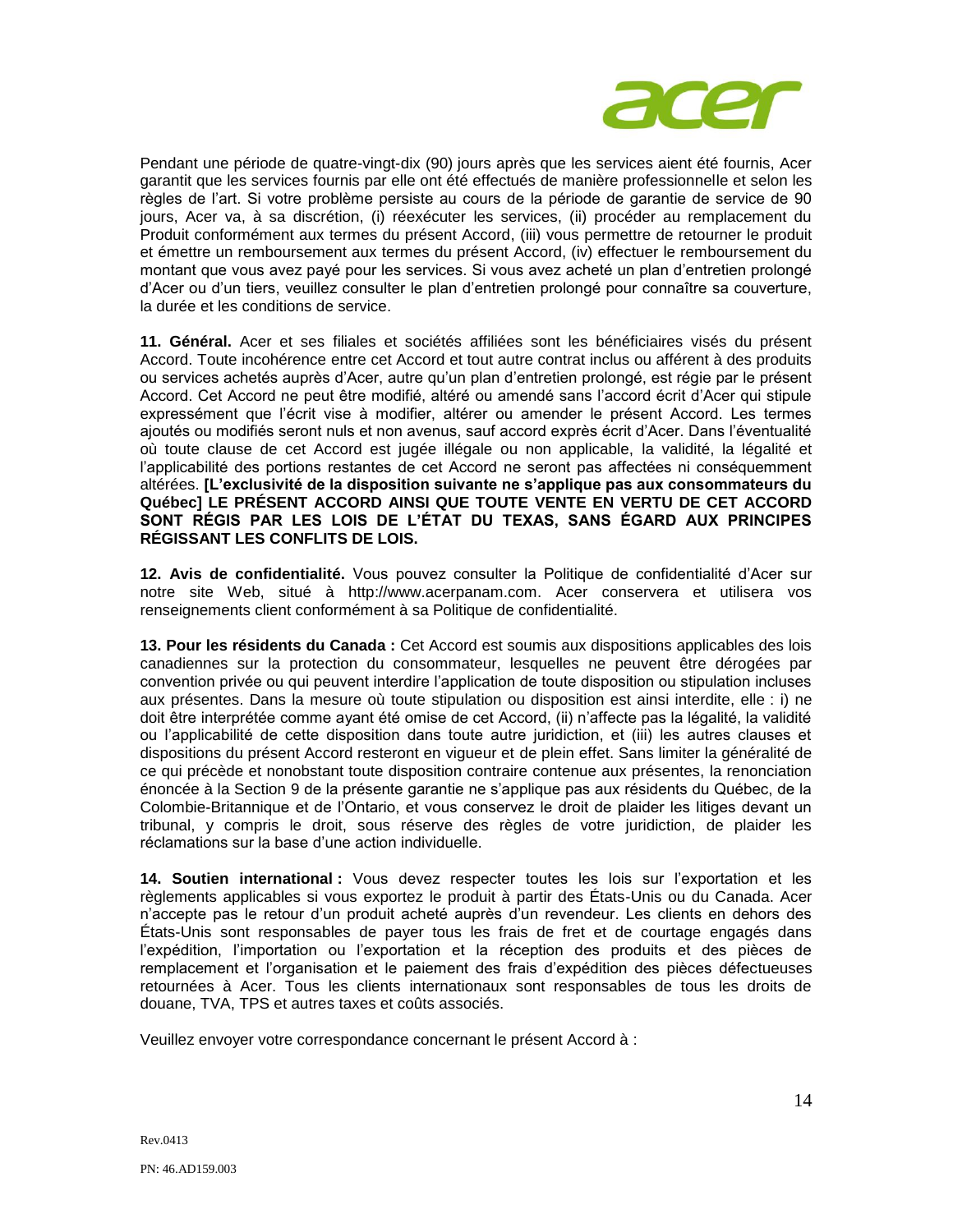

## **Acer Customer Service P.O. Box 6137 Temple, TX 76503**

Les renseignements courants sur les politiques de soutien technique et de garantie, les numéros de téléphone et les renseignements sur un autre service sont disponibles sur nos sites Web indiqués sur le tableau de référence de garantie.

PN: 46.AD159.003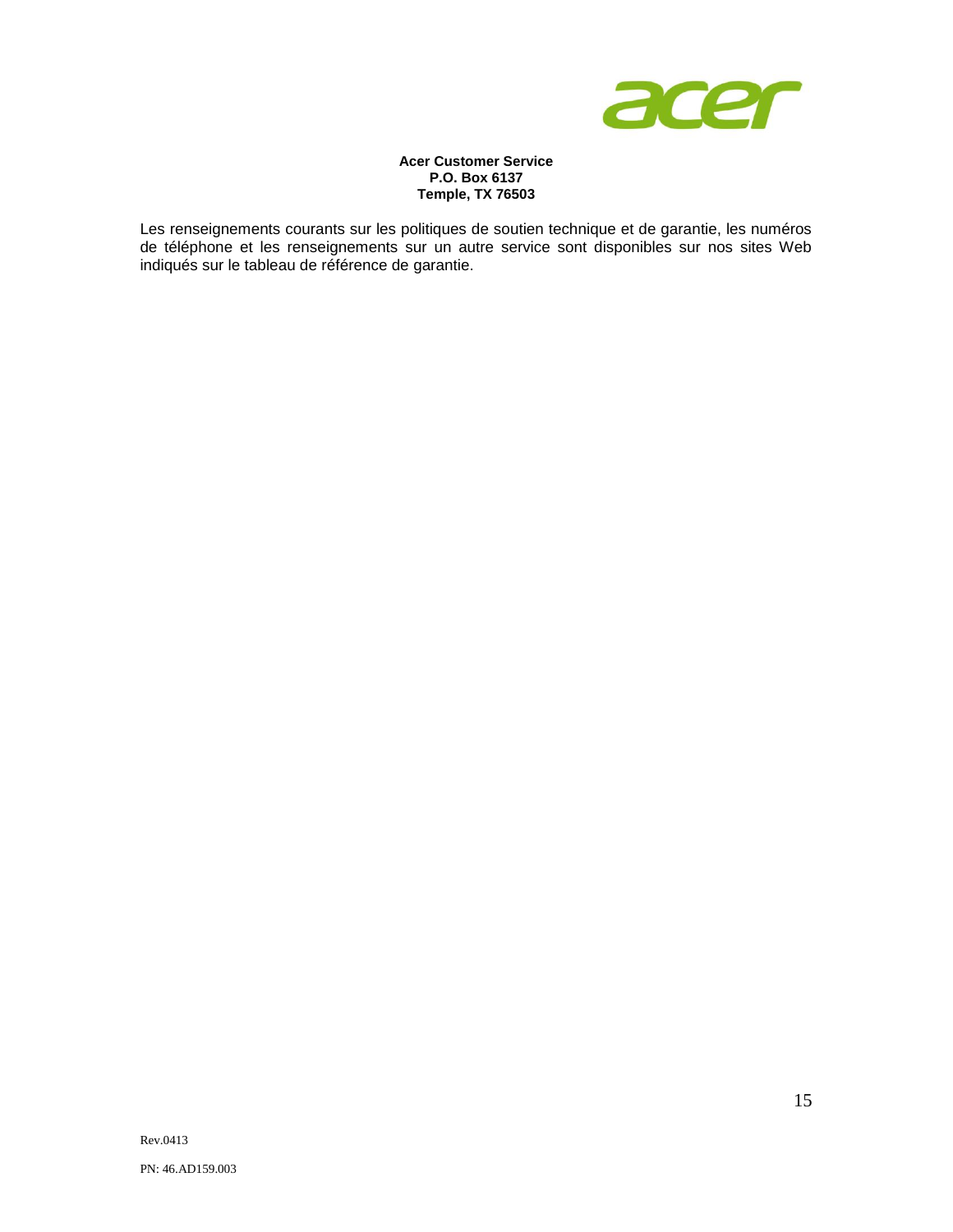

# **CERTIFICADO DE GARANTIA ACER PARA AMERICA LATINA**

| <b>Monitores</b>                    | <b>Todos los Modelos</b>   |
|-------------------------------------|----------------------------|
| Vigencia de la Garantía/Tipo        | 3 Año limitada / En taller |
| Página de Internet del Soporte Acer | http://www.acersupport.com |

El Monitor marca Acer comprado a Acer ó a un Distribuidor Autorizado, está cubierto por una Garantía Limitada de un (3) año que otorga Acer a través de sus Centros Nacionales y Centros Autorizados de Servicio en cada país, contra cualquier defecto de fabricación y funcionamiento, imperfecciones de materiales y mano de obra bajo condiciones normales de uso durante el período de garantía.

# **Términos y Vigencia de la Garantía Acer**

La Garantía de su Monitor Acer consta de un (3) año en Mano de Obra y un (3) año en cambio o reparación de piezas de<br>la configuración original del Monitor en el Taller, contado a partir de la fecha de compra del mismo. Dur cliente. Todas las partes y refacciones reemplazadas durante ésta garantía pasarán a ser propiedad de Acer.

# **Información General**

#### **1. Servicio y Soporte Acer**

Simplemente llame al Centro Nacional de Servicio Acer ó visítenos en la página de Internet [www.acersupport.com](http://www.acersupport.com/) y<br>nuestros técnicos le ayudarán a diagnosticar y cuando sea posible, a resolver el problema relacionado con su llamar a Acer por teléfono, podría incurrir en cargos de larga distancia y otros cargos, según su localidad y proveedor de servicio. En caso de que no sea posible solucionar el problema, deberá acudir a efectuar la reparación al taller.

#### **2. Garantía en el Taller**

Dentro del Período de Garantía, el cliente deberá llevar el Monitor Acer al Centro Nacional de Servicio Acer ó a cualquiera de los Centros Autorizados de Servicio Acer para efectuar la reparación.

#### **3. Garantía de Hardware**

La cobertura de esta Garantía Limitada es válida en el Centro Nacional de Servicio Acer ó en cualquiera de los Centros Autorizados de Servicio con que ACER cuenta en el país y se extiende únicamente a los monitores y partes bajo la marca Acer.

#### **4. Accesorios Periféricos**

Sólo los accesorios periféricos fabricados por Acer o que forman parte del Monitor Acer están cubiertos por esta Garantía Limitada.

#### **5. Garantía por Reparación de Partes**

Todos los repuestos tienen una garantía de 90 días contados a partir de la fecha de reparación.

Una vez instalado el repuesto en un Equipo Acer, contará con la mayor garantía que pueda corresponderle, es decir, los 90 días contados a partir de la fecha de reparación o bien el periodo restante de la garantía original del equipo donde se instaló la refacción.

Si el repuesto es instalado en un equipo que no sea de la marca Acer o en un equipo Acer fuera de garantía, la garantía del repuesto se limitará a 90 días contados a partir de la fecha de reparación.

#### **6. Política Corporativa para Soporte de Equipos**

ACER se compromete a proveer el servicio de reparación de su Monitor y de las partes de su Monitor, de conformidad con el período mínimo requerido por las leyes que rijan al respecto en el país de compra del Monitor.

#### **7. Transferencia de Garantía**

La Garantía Limitada Acer y su respectivo plazo NO sufrirán alteración alguna en caso de que el Monitor sea vendido, cedido o pignorado a un tercero distinto del Propietario inicial, considerando que el período establecido de la garantía empezara a regir a partir de la fecha compra del Monitor por parte del propietario inicial, sin importar que este venda o ceda el Equipo a un tercero en un futuro, por lo que esta garantía no es prorrogable o ampliable por ésta causa y no podrá empezar a regir nuevamente al momento de la venta o cesión antes referida, siguiendo al efecto las formalidades establecidas en el inciso 1 del capítulo de Condiciones de este Certificado.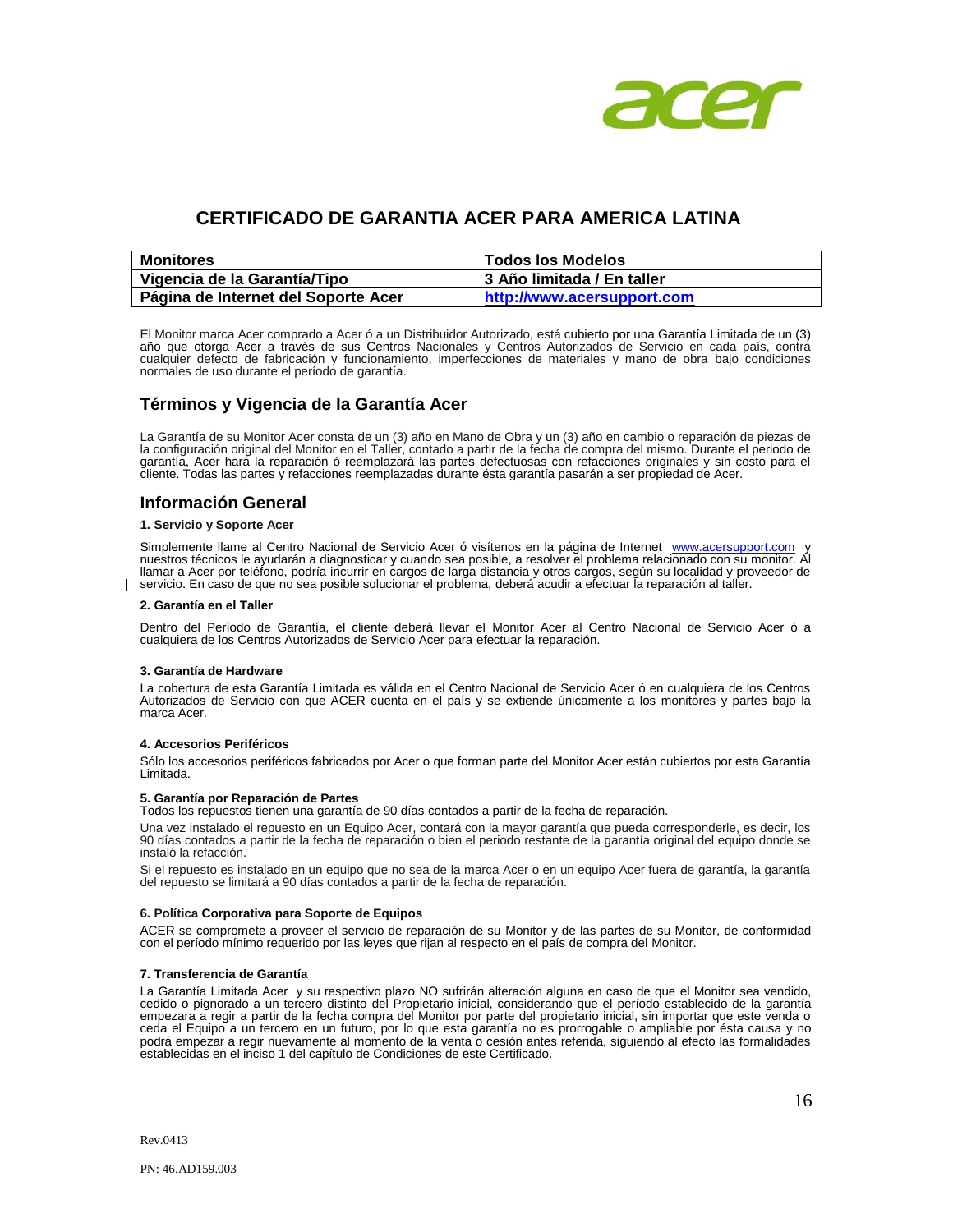

### **10. Centro Nacional de Servicio y Centros Autorizados de Servicio Acer**

La información de Centros Nacionales de Servicio Acer y la lista de Centros Autorizados de Servicio de su localidad<br>puede encontrarla en la página de Internet de Acer ve [www.acersupport.com](http://www.acerpanam.com/) Dichos establecimientos están al calificados para efectuar las reparaciones de Monitor Acer y en ellos podrán adquirirse partes y repuestos originales.

### **Condiciones**

1. Para hacer válida esta Garantía

El cliente deberá presentar éste certificado y la factura original, junto con el Monitor defectuoso en el Centro Nacional de Servicio Acer ó en cualquiera de los Centros Autorizados de Servicio Acer en el País.

2. La Garantía Limitada cubre:

El Monitor marca Acer, desde el momento de la compra y sólo será válida en el país donde el Monitor fue comprado.

3. Salvo en situaciones de fuerza mayor o caso fortuito, el tiempo de reparación en ningún caso será mayor a 30 días naturales contados a partir de la fecha de recepción del monitor en el Centro Nacional de Servicio Acer o en cualquiera de los Centros Autorizados de Servicio Acer.

## **Exclusiones**

Esta Garantía no es válida en los siguientes casos:

- a. Cuando el número de serie del monitor haya sido dañado, alterado o borrado.
- b. Cuando no se demuestre mediante el comprobante de compra que el monitor esta dentro del período de Garantía
- c. Cuando el desperfecto sea consecuencia del mal uso, descuido o de la falta de observación del instructivo de funcionamiento que se acompaña al monitor.
- d. Cuando haya existido algún intento anterior de reparación fuera del Centro Nacional de Servicio Acer o en los Centros Autorizados de Servicio señalados en la página de Internet de Acer [http://www.acersupport.com](http://www.acerpanam.com/)
- e. Cuando el monitor haya recibido golpes accidentales o intencionales o haya sido expuesto a elementos nocivos como agua, ácidos, fuego, intemperie, fluctuaciones de voltaje o cualquier otro similar o análogo.
- f. Cuando la falla del monitor sea producida por falta de mantenimiento del monitor o mantenimiento inapropiado.
- g. Cuando el desperfecto sea consecuencia de la combinación de productos marca Acer con productos, accesorios o partes de otras marcas.
- h. Cualquier otro equipo, partes o software que no hayan sido incluidos en su Monitor tal como fue vendido a usted. En estos casos, la garantía es proveída por el fabricante original.
- i. Cuando el producto haya sido alterado.
- j. Las partes que sólo presenten desgaste normal por uso o el rayado de las mismas (ejm: , plásticos, base, etc.).
- k. Cuando el monitor haya sido comprado a un Distribuidor o revendedor NO autorizado.
- l. Defectos menores en la pantalla LCD. Se considerará que el defecto de la pantalla es menor a condición de que el numero de pixeles defectuosos por millón sea inferior a cuatro ( 4 ) y a condición de que el numero de pixeles defectuosos en el área central sea como máximo uno ( 1 ). Se entiende como área central el rectángulo situado en el centro al dividir imaginariamente la pantalla en nueve rectángulos iguales mediante dos líneas verticales y dos líneas horizontales.

# **Registro de Producto**

Registrar su producto nos ayuda a servirle mejor y mantenerle actualizado con información actualizada acerca de su producto. Lo exhortamos a registrar su producto dentro de los primeros 30 dias de la fecha de compra. Para registrarse solo vaya a nuestra pagina de soporte y servicio - **[http://www.acersupport.com](http://www.acersupport.com/)** y seleccione la opción "Registro de Producto".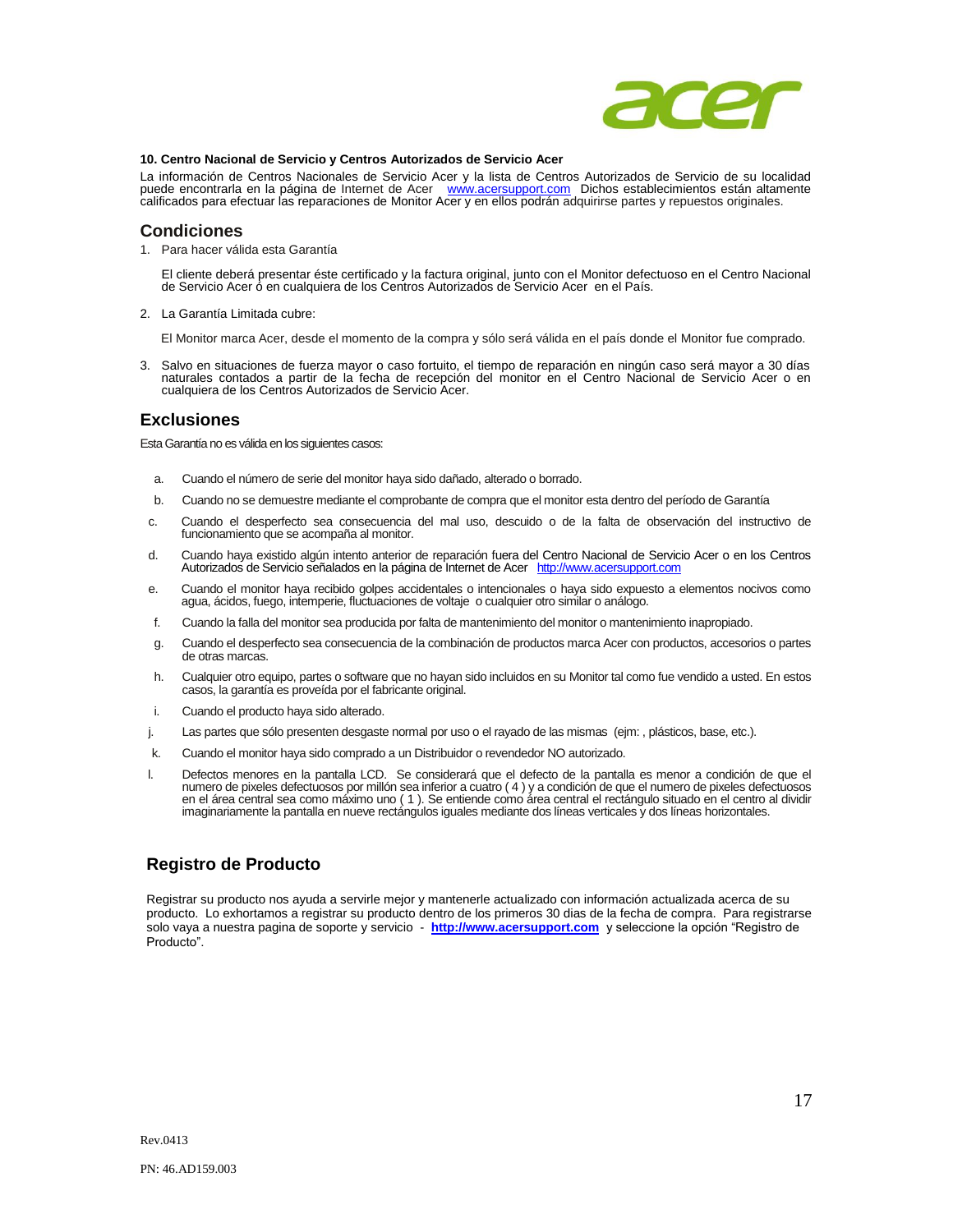

# **CERTIFICADO DE GARANTIA PARA MONITORES MARCA ACER NO BRASIL**

| <b>Monitores</b>               | <b>Todos os Modelos</b>                     |
|--------------------------------|---------------------------------------------|
| Vigência da Garantia/Tipo      | 1 Ano limitada / No centro de serviços      |
| <b>Website do Suporte Acer</b> | http://br.acer.com/ac/pt/BR/content/support |

Seu monitor marca Acer está coberto desde o momento de sua compra, pela Garantia Limitada da Acer no Centro Nacional de Serviço Acer (CNS). A garantia cobre eventuais defeitos de fabricação ou funcionamento, de acordo com as condições contidas neste documento, e é válida somente no Brasil para equipamentos comprados de revendedores e distribuidores autorizados Acer no pais.

A Acer garante que o monitor que você comprou, da própria Acer, de um distribuidor ou revendedor autorizado, esteja livre de defeitos materiais ou de fabricação desde que usado em condições normais de utilização durante o período de garantia, a partir da data da compra.

# **Termos e vigência da garantia Acer**

A garantia de seu equipamento Acer é de (1) um ano na mão de obra e (1) ano, para troca ou o reparo de partes e peças na configuração original do equipamento (hardware), nas instalações físicas do CNSA ou de um dos CSAA, a partir da data da compra do mesmo. Durante o período de garantia, a Acer irá reparar ou substituir eventuais peças defeituosas por peças originais sem nenhum custo para o cliente. Todas as partes e peças substituídas durante esta garantia passarão a ser propriedade da Acer.

### A. Informações Gerais

#### **1. Tipo de Monitor**

CRT: Composto por tubo de raios catódicos (chatod Ray Tube) LCD: Composto por tela de cristal líquido (liquid crystal display)

#### **2. Tipos de Garantia**

O equipamento deverá ser entregue pelo cliente no balcão da assistência técnica autorizada: Dentro do período de garantia, o cliente deverá levar o monitor a um Centro Autorizado de Serviço Acer (CAS) ou a um CNS (Centro Nacional de Serviços) para efetuar-se o reparo (vide item B abaixo). Todo o processo de transporte bem como os custos envolvidos serão de responsabilidade do cliente.

### **3. Garantia de Reparo de Partes**

Todos as peças trocadas em um Centro Autorizado de Serviço Acer ou em um CNS tem 90 dias de garantia.

Uma vez instalada a peça no monitor Acer, este contará com a maior garantia que possa haver entre os 90 dias contados a partir da troca desta peça ou o restante da garantia do monitor, contados a partir de sua data de compra comprovada através da respectiva nota fiscal.

### **4. Transferência de Garantia**

Esta Garantia Limitada não poderá ser transferida junto com o equipamento quando e se este for vendido, cedido ou emprestado a um terceiro distindo do prorpietário original, considerando que o tempo estabeledido de garantia começa a ser contado a partir de sua compra por parte do proprietário original, sem levar-se eem consideração que este venda ou ceda seu equipamento a um terceiro pois esta garantia não é prorrogável e não poderá ser transferida em nenhuma hipotese, uma vez que deverão ser seguidas as formalidades estabelecidas no item B – Condições, em seu inciso 1 deste Certificado (vide abaixo).

## B. PROCEDIMENTO E CONDICÕES PARA REPARO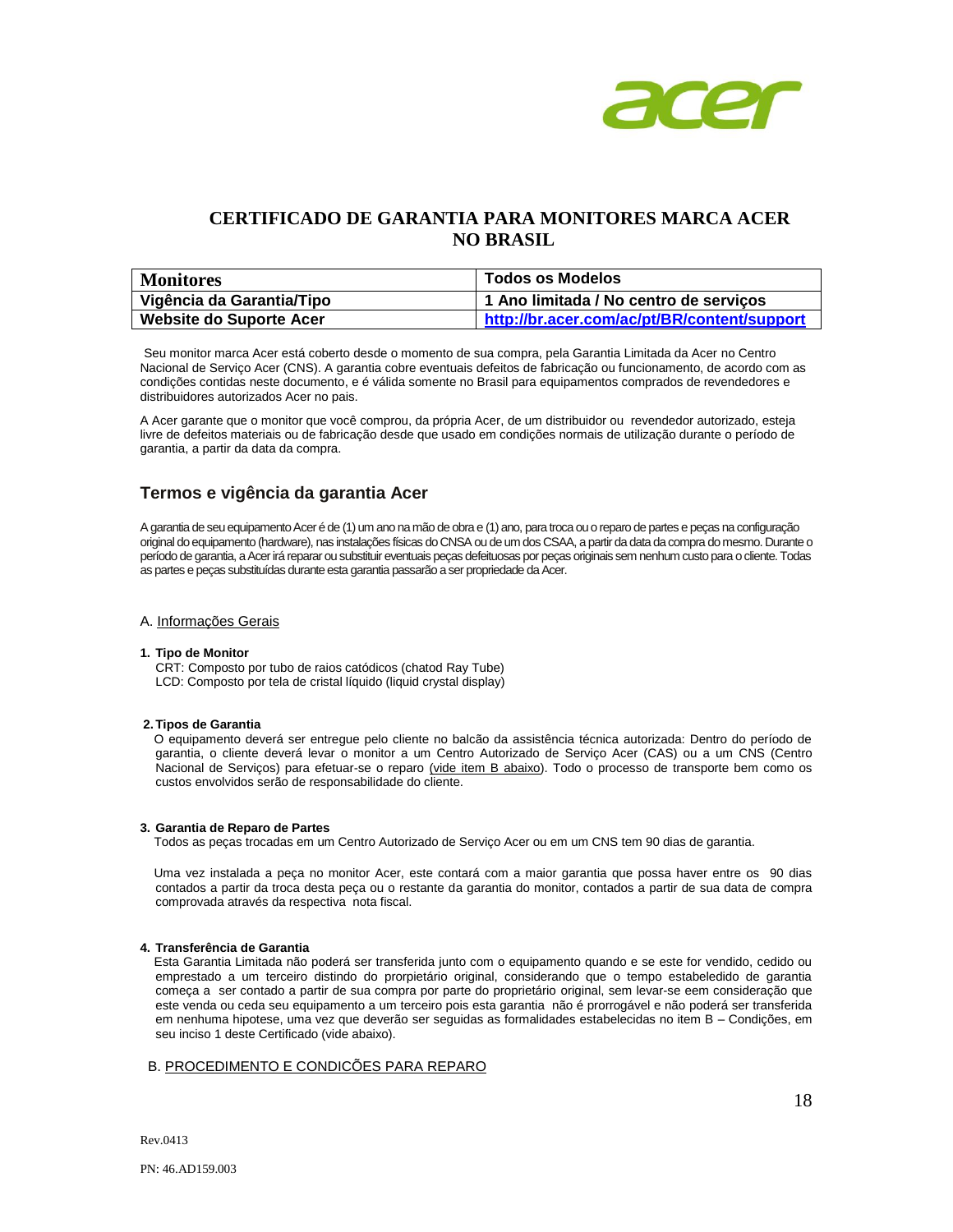

#### **1. Serviço e Suporte**

Acessando o site<http://br.acer.com/ac/pt/BR/content/support> , você poderá encontrar suporte e informações para diagnosticar e possivelmente resolver os problemas relativos à seu monitor sem necessidade de recorrer ao CNS Acer. Se isso não for possível, acesse o acesse este mesmo site na área Serviço Técnico e siga as instruções de procedimentos para abertura de chamado técnico ali contidas.

#### **2. Garantia, no Centro de Serviços**

- 1. Para que a sua garantia seja válida, será necessário a apresentação do monitor defeituoso juntamente com a nota fiscal original de compra quando da entrega do mesmo para reparo na assistência técnica autorizada para tal serviço.
- 2. Esta Garantia Limitada cobre o monitor da marca Acer desde o momento de sua compra e só será válida no Brasil para equipamentos comprados de revendedores ou distribuidores autorizados Acer.
- 3. Salvo situações de caso fortuito ou força maior, o tempo de reparo não será superior a 30 dias contados a partir da entrega do monitor ao Centro de serviço autorizado Acer.

## **C. EXCLUSÕES**

Esta garantia não será válida nos seguintes casos:

- 1. Quando o número de série do Monitor tenha sido rasurado, alterado, retirado, apagado ou de alguma forma danificado.
- 2. Quando não for comprovado que o Monitor esteja dentro do prazo de Garantia.
- 3. Quando o defeito seja conseqüência de mau uso ou da falta de observância das instruções de uso e funcionamento que acompanham o monitor.
- 4. Quando tenha existido alguma tentativa anterior de raparo fora de um dos Centros Autorizados de Serviço Acer.
- 5. Quando o monitor tenha recebido golpes acidentais ou intencionais, tenha sofrido queda ou tenha sido exposto a elementos nocivos tais como água, ácidos, fogo, intempérie, flutuações de voltagem ou qualquer outro evento similar ou análogo.
- 6. Quando a falha do monitor seja produto da falta de manutenção do mesmo ou manutenção inapropriada.
- 7. Quando o monitor tiver sofrido alterações.
- 8. Quanto tiver sido transportado de maneira inadequada.
- 9. Defeitos de pequenos pontos luminosos (pixel) nas telas de LCD: Não pode ou poderá ser considerado defeito de tela devido à insignificância, se o número de pixels com defeito por milhão for inferior a quatro (4), ou o número de pixels defeituosos na área central for no máximo um (1). Entende-se como a área central, a área do triangulo formada quando imaginariamente se divide a tela em nove retângulos iguais, formados por duas linhas verticais e duas linhas horizontais.

# **Registro de Producto**

Registrar seu produto nos ajuda a lhe atender melhor e lhe manter atualizado com informações atualizadas sobre seu produto. Aconselhamos que você registre seu produto dentro dos primeiros 30 dias da data da compra. Para registrar-se acesse nossa página de suporte e serviço - **<http://br.acer.com/ac/pt/BR/content/support>** e selecione a opção "Registrar um Produto".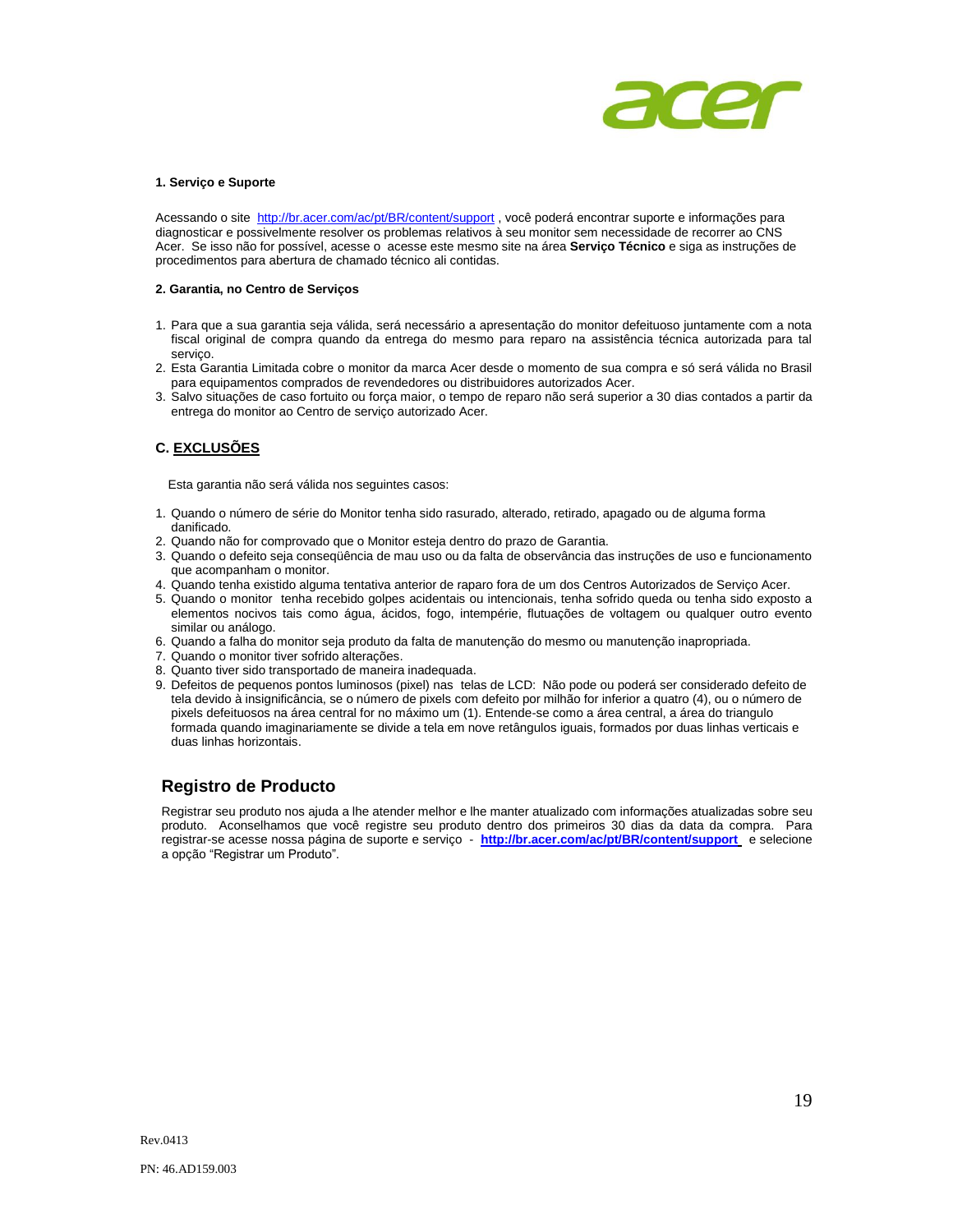

# **CERTIFICATE OF ACER WARRANTY FOR LATIN AMERICA**

| Monitor                     | All Models                 |
|-----------------------------|----------------------------|
| <b>Warranty Length/Type</b> | 3 Year Limited: Carry-In   |
| <b>Service Website</b>      | http://www.acersupport.com |

The Acer brand product purchased from Acer or an Authorized Distributor, is covered under a three (3) year Limited Warranty granted by Acer through its National Service Centers and Authorized Service Centers in each country, against any defects in manufacture, functionality, materials or workmanship under normal use during the warranty period.

# **Terms and Conditions of the Acer Warranty**

The Warranty of your Acer product consists of three (3) year for labor service and three (3) year for replacement or repair of parts with the original configuration of the product (Hardware), provided by the Service Center, commencing on the date of purchase. During the warranty period, Acer will repair or replace defective parts with original parts at no charge to the customer. All parts replaced under this warranty will become the property of Acer.

# **General Information**

### **1. Acer Support and Service**

Simply call the National Service Center or visit us a[t www.acersupport.com](http://www.acersupport.com/) and our technicians will help diagnose, and if possible, resolve the problem related to your product. When contacting Acer via telephone, long distance and other changes may apply, depending on your calling area and your service provider. If resolving the problem is not possible, you will have to contact the Service Center for repair.

#### **2. Warranty in the Service Center**

During the warranty period, the customer must deliver the Acer product to the Acer National Service Center or to any Acer Authorized Service Center to carry out the repair.

#### **3. Hardware Warranty**

The terms of this limited warranty are valid at the Acer National Service Center or at any of the Acer Authorized Service Centers that Acer may have in the country and it extends only to Acer brand products and parts.

### **4. Peripheral Accessories**

Only peripheral accessories manufactured by Acer or that form a part of an Acer unit are covered under this Limited Warranty. Peripheral accessories include only the keyboard and mouse.

### **5. Warranty for Repaired Parts**

All spare parts have a ninety (90) day warranty.

Once a replacement part has been installed in an Acer product, it is covered by the greater corresponding warranty, in other words, the 90 day parts warranty or the remainder of the Limited Warranty period of the product.

If the spare part is installed in a product that is not an Acer brand product or in a unit that is out of warranty, the spare part's warranty will be limited to ninety (90) days.

### **6. Corporate Policy for Product Support**

Acer is committed to providing service repair for its products and the spare parts of its products, in compliance with the minimum period requirements of the laws of the country in which the unit was purchased.

#### **7. Transfer of Warranty**

The Acer Limited Warranty is NOT transferable with the product to any one who subsequently purchases, leases or acquires the product from the original Purchaser. The limited warranty period will begin at the time the product is purchased by the original Purchaser, without regard to any sale or transfer the product by the original Purchase to a third party at a later time. This warranty can not be extended and can not be re-registered at the time of sale or transfer previously referenced, in accordance with the requirements of section 1 of the Conditions section of this Certificate.

#### **8. Extended Warranty**

Rev.0413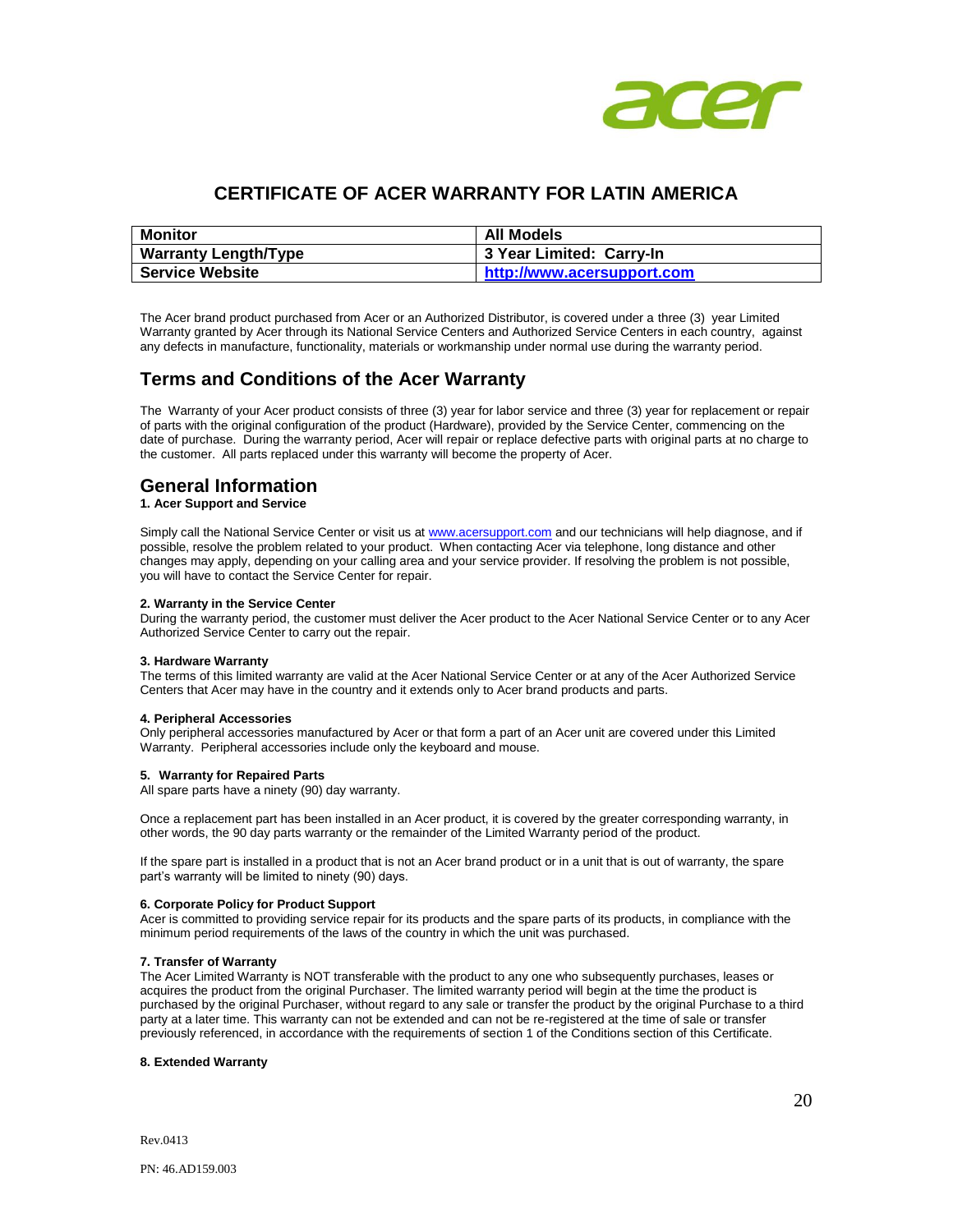

The customer may extend a product's factory warranty by purchasing extended warranty policies during the Warranty Period through the Acer National Service Center or Acer Authorized Service Centers. Excluded from warranty extensions are components such as the mouse, keyboard and speakers for desktop computers, and batteries for laptops**.**

#### **9. National Service Centers and Authorized Service Centers**

Information on your local Acer National Service Centers and the list of Acer Authorized Service Centers may be found at the Acer websit[e www.acersupport.com.](http://www.acersupport.com/) These establishments are highly qualified to carry out the repair of Acer products and original parts can be acquired through them.

# **Conditions**

1. To validate this warranty:

The customer must present this certificate and the original purchase receipt, along with the defective product at the Acer National Service Center or any of the Acer Authorized Service Centers in that customer's country.

2. This Limited Warranty covers:

The Acer brand product from the time of purchase and will only be valid in the country in which it was purchased. In the case of Notebooks, it also covers the original battery supplied by the manufacturer for three (3) year.

3. With the exception of major or unforeseen circumstances, the repair time in any event will not be more than 30 calendar days from the date of receipt of the product at the Acer National Service Center or any of the Acer Authorized Service Centers.

# **Exclusions**

This warranty is not valid in the following cases:

- a. When the serial number of the product has been damaged, altered or erased.
- b. When it has not been proven that the product is within the warranty period.
- c. When the failure is due to misuse, or failure to use the product in accordance with the User's Manual that accompanies the product.
- d. When there has been a previous attempt to repair outside of the Acer National Service Center or any of the Acer Authorized Service Centers listed on the Acer websit[e http://www.acersupport.com](http://www.acersupport.com/)
- e. When the product has received any accidental or intentional physical damage or has been exposed to harmful elements such as water, acid, fire, weather, fluctuations in voltage or any other similar or analogous damage.
- f. When the failure is due to improper or lack of maintenance.
- g. When the damage is caused by the combination of Acer branded products with other non-Acer branded products, accessories or parts.
- h. Any equipment, parts or software that were not included in your product as originally sold to you. In these cases, any applicable warranty is provided by the original manufacturer.
- i. When the product has been altered.
- j. Failures due to reconfiguration of software and other applications not included in the original product. Under no circumstance is Acer or any Acer Authorized Service Center responsible for any loss of information or data of the end user due to hardware or software issues.
- k. When the product has been exposed to a virus.
- l. Spare parts that present normal wear and tear due to use (e.g. battery, plastics, keyboard, etc.)

The battery life is not guaranteed and depends on the use and configuration, including but not limited to: product model, applications in use, power manager configuration and accessories attached to the computer. The battery is guaranteed against manufacturing flaws and defects. The battery warranty does not cover the reduction of its capacity of charge and retention.

m. When the product was purchased from an unauthorized Distributor or Reseller.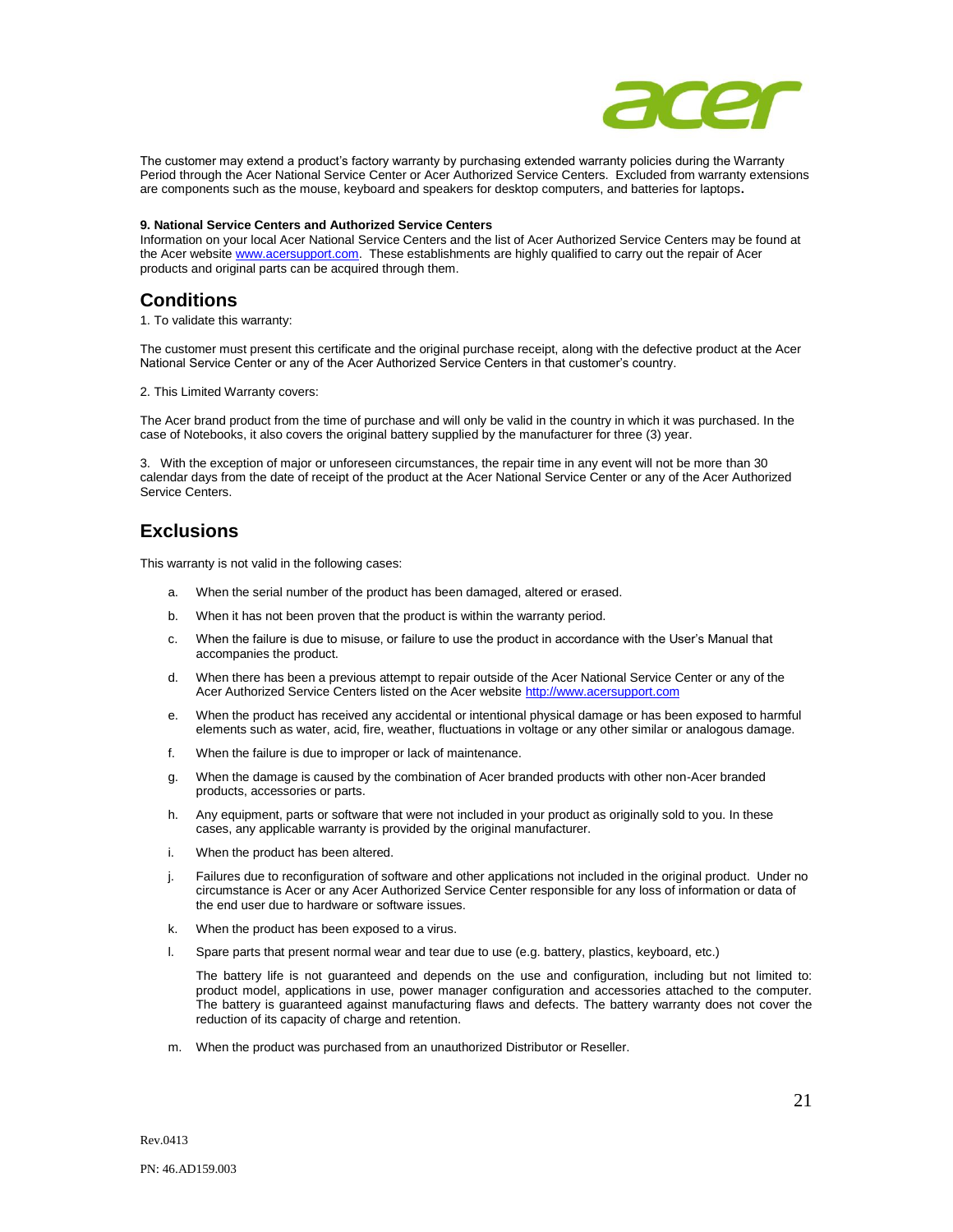

n. Minor defects in the LCD Display. It is considered that the defect on the display is minor when the number of the defective pixels per million is less than four (4) and when the defective pixels in the display's central area is no more than one (1). It is agreed that the display's central area consists of the rectangular area at the center of the display that is determined by dividing the display into 9 equal rectangles by two vertical lines and two horizontal lines.

# **Registration.**

Registration of your Product helps Acer better serve you. Acer encourages you to register your Product within thirty (30) days of the original purchase in order to receive prompt service and support coverage should You need it. To register go to Acer's service website: [http://www.acersupport.com](http://www.acersupport.com/) and choose "Register Your System.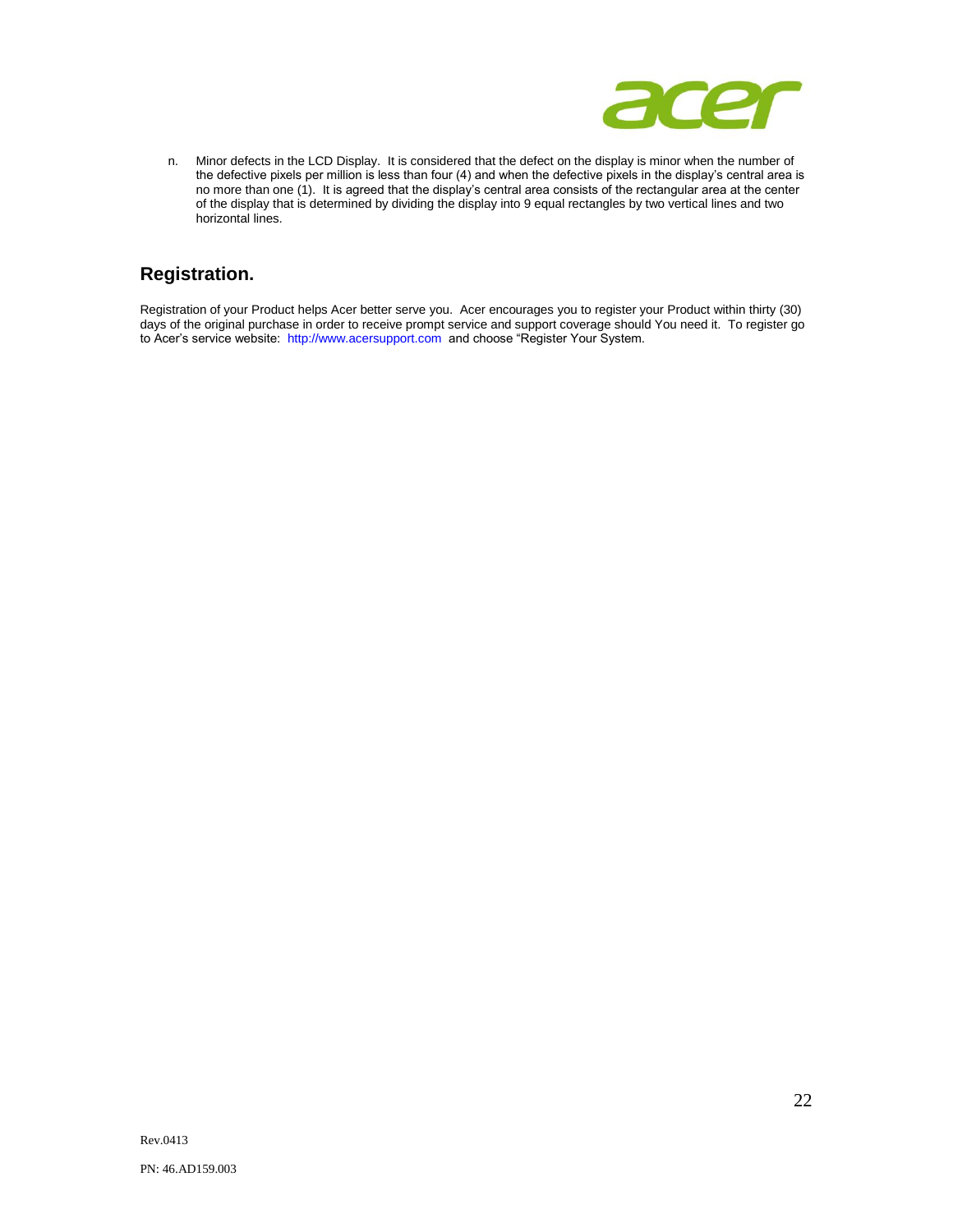

## **Centros de Servicio Autorizados en Latino América**

#### **Centro Nacional de Servicio Acer México Centro Nacional de Servicio Acer Chile**

Av. Ejército Nacional No.579 Piso 1 Colonia Granada C.P. 11520 México, D.F Tels: (52 55) 5999-9400 / 001-866-350 2237 [www.acer.com.mx](http://www.acer.com.mx/)

#### **Centro Nacional de Servicio Acer Argentina Centro Nacional De Serviço Acer Brasil** Megatech

Av. Belgrano 4065, C1210AAI C.A.B.A. C.A. de Buenos Aires 1107 Buenos Aires – Argentina Tel: 0800-444-1318 soportelatinoacer@acer.com www.megatech.la

Punto de Servicios CRA 47 No. 91-62 La Castellana. Bogotá – Colombia Tel: 01-800-915-7126 soportelatinoacer@acer.com www.puntodeservicios.com

High Service Av. Alfredo Benavides Num. 2969 Urb. Alexander Von Humbolt Miraflores – Lima – Perú Tel: 0800-54495 soportelatinoacer@acer.com www.highservice.com.pe

### **Centro Nacional de Servicio Acer Costa Rica Centro Nacional de Servicio Acer Guatemala**

Sauter Infomax Calle 11, Ave. Central y Segunda Edif. Bellavista, 2° Piso San José - Costa Rica. 13243 Tel: (506) 258-5280 soportelatinoacer@acer.com www.sauter-infomax.co.cr

Lekemill S.A. Maldonado 1035 PR 11100, Esq. Rio Negro Montevideo – Uruguay Tel: (598-2) 903-0166 soportelatinoacer@acer.com www.cns.com.uy

**Centro Nacional de Servicio Acer Bolivia Centro Nacional de Servicio Acer Panamá**

Net Now Tecnología y Computación S.A Av. Las torres 1278 Huechuraba Santiago – Chile Tel: (600) 460 4000 soportelatinoacer@acer.com

AGP Tecnologia em Informática do Brasil Para obter serviços e suporte acesse: http://br.acer.com/ac/pt/BR/content/support ou ligue para: 0800 762 2237

#### **Centro Nacional de Servicio Acer Colombia Centro Nacional de Servicio Acer Venezuela**

TecnoAsist C.A. Centro Comercial Caurimare Mezzanina, Local 33 Urb.Caurimare, El Cafetal Caracas – Venezuela Tels: (58-212) 987-7223 / 985-6990 soportelatinoacer@acer.com

#### **Centro Nacional de Servicio Acer Perú Centro Nacional de Servicio Acer Ecuador**

Cosideco LTDA Av. 6 de Diciembre N31-89 y Whimper Quito - Ecuador Tel: (593-2) 222-9818 www.cosideco.com / info@cosideco.com

# TECFIX

Avenida Las Américas 17-24 Zona 13 Guatemala - 01013 Guatemala Tel: (502-2) 2360-5888 www.lapstec.com / guate@lapstec.com

#### **Centro Nacional de Servicio Acer Uruguay Centro Nacional de Servicio Acer Paraguay** Diesa S.A.

Avenida Eusebio Ayala Km 4.5 Asunción – Paraguay Tel: (595-21) 610-303 soportelatinoacer@acer.com www.diesa.com.py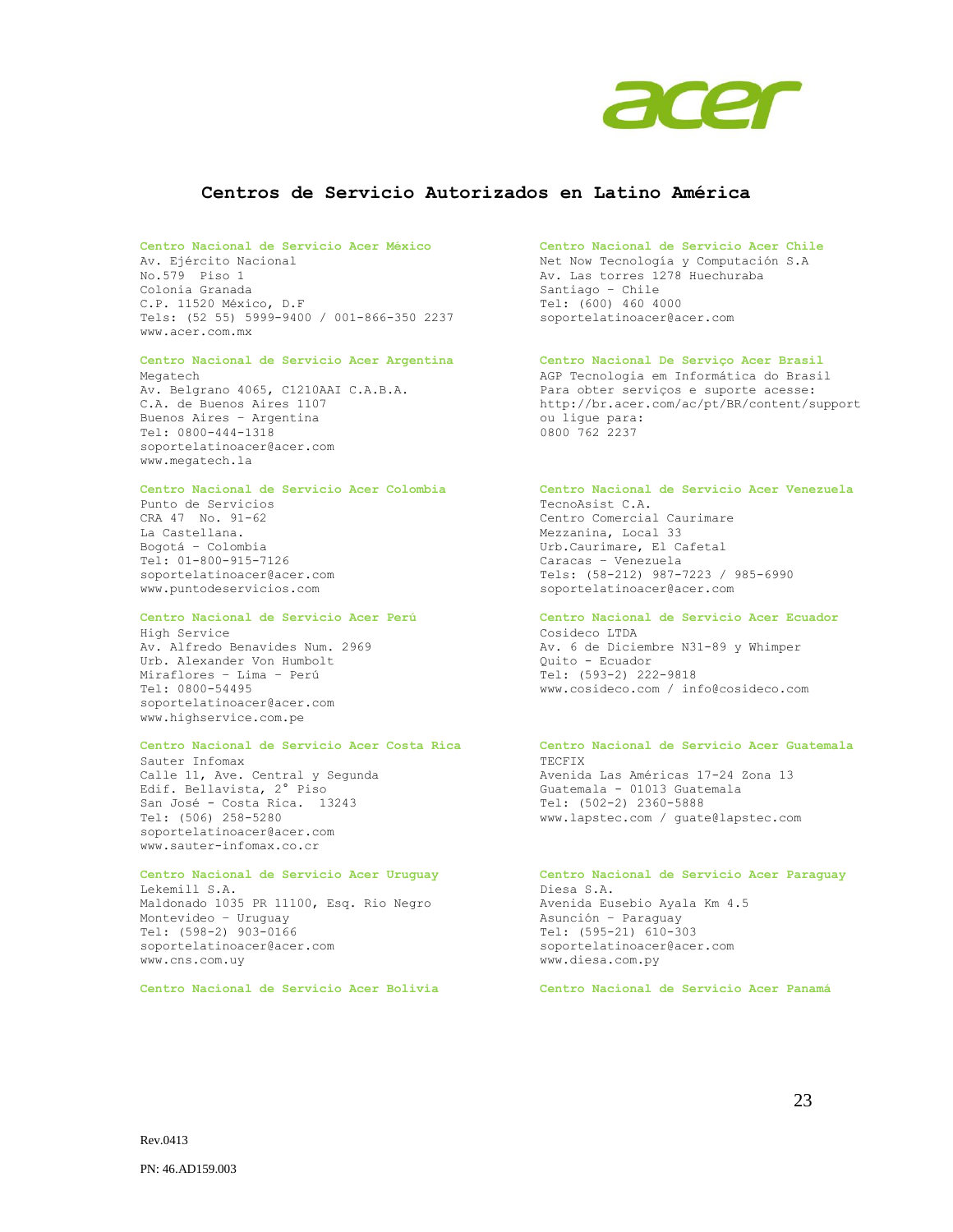

Artes Electrónicas S.R.L. Calle Mercado No. 1357 La Paz – Bolivia Tels: (591) 2 220-0701 / 800-100620 www.artes-electronicas.com soportelatinoacer@acer.com

#### **Acer National Service Center – Barbados Acer National Service Center - Aruba**

Online Consultancies LTD 5A 5B Clermont. St Thomas – Barbados Tel: (246) 438-6666 [olc@caribsurf.com](javascript:void(0))

Profesionales en Computación SA de CV Calle y Colonia Roma Núm.189 San Salvador - El Salvador. Tel:(503) 2298-6499 fernando.escoto@profcomp.com

#### **Centro Nacional de Servicio Acer República Dominicana**

Analistas Asociados C.X.A Calle Carmen Mendoza de Cornielle Num.16. Entre 27 Rómulo B y 27 de Feb. Bella Vista, República Dominicana - Santo Domingo Tel: (809) 333-0909 info@analistasasocs.com

GuyanaNet.INC 234 Lance Gibbs & Irving St, Georgetown – Guyana Tel: (592) 227-8860 support@guyana.net.gy

SSP APTEC LTD 27 Burlington Avenue Kingston 10 Tel: (876) 754-0060 www.sspaptec.com / nigel@sspaptec.com

#### Sonset S.A. Vía Brasil, Calle C sur 1°- Ciudad de Panamá Panamá 0816-006 Tel: (507) 206-9500 [servicios@sonset.com.pa](javascript:void(0))

Perfect Fit Systems Sabana Blanco 68-C Oranjestad – Aruba Tel: (297) 5829-515 soportelatinoacer@acer.com

#### **Centro Nacional de Servicio Acer El Salvador Centro Nacional de Servicio Acer Nicaragua**

Centro Técnico Electrónico Supermercado La Colonia Lindavista 3c arriba y 1/2 cuadra al Sur Barrio Monseñor Lezcano Managua - Nicaragua. Tels:(505) 22684558 / 8600-8352 soportelatinoacer@acer.com

#### **Centro Nacional de Servicio Acer Honduras**

Centro Autorizado de Servicios S.de R.L. Blvd. Sta.Cristina, Edificio HCT. Colonia Miraflores Tel: (504) 230-7211 soportelatinoacer@acer.com

#### **Acer National Service Center - Guyana Acer National Service Center - Haití**

CompHaiti S.A. 432 Delmas 50-52, Route de Delmas Pourt-au-Prince Haiti HT6120 Tels: (509) 246-0665 / 246-0665 tech@comphaiti.com

## **Acer National Service Center - Jamaica Centro Nacional de Servicio Acer Puerto Rico** M.A.K.E. Technologies Calle Julio Pérez Irizarry Num.23

Hormigueros 00660 Tels: (787) 849-0551 / 1-866-569-2237 Acer\_Services@mtlogisticspr.com soportelatinoacer@acer.com

La lista de Centros de Servicio Autorizados en America Latina puede variar sin previo aviso. Verifique la lista actualizada en: The list of Authorized Service Centers in Latin America can be changed without previous notification. Verify the updated list at: A lista dos Centros de Serviços Autorizados na América Latina poderá ser mudada sem aviso prévio. Verifique a lista atualizada em: